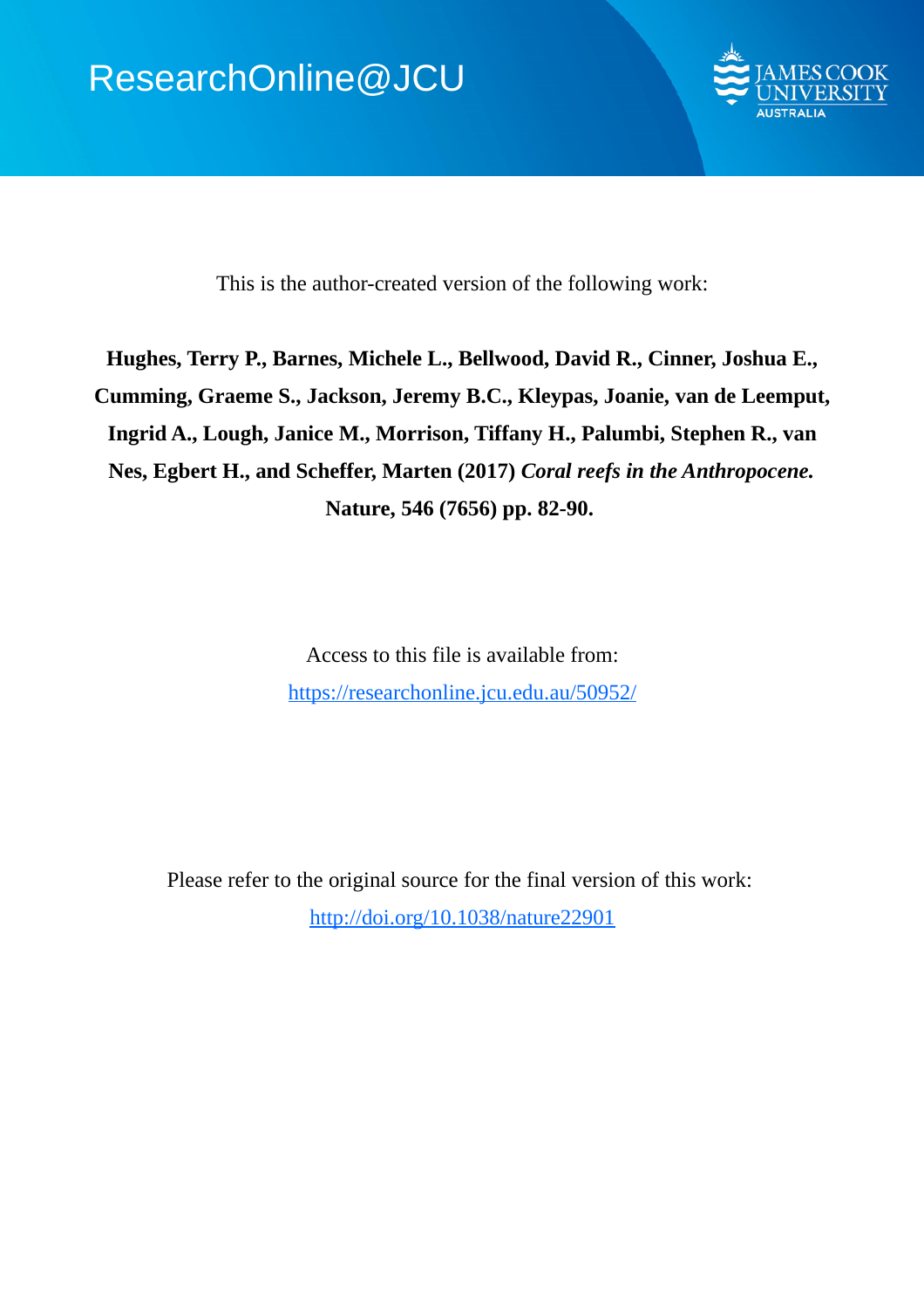

# **Coral reefs in the Anthropocene**

Terry P. Hughes<sup>1</sup>, Michele L. Barnes<sup>1</sup>, David R. Bellwood<sup>1</sup>, Joshua E. Cinner<sup>1</sup>, Graeme S. Cumming<sup>1</sup>, Jeremy B. C. Jackson<sup>2,3</sup>, Joanie Kleypas<sup>4</sup>, Ingrid A. van de Leemput<sup>5</sup>, Janice M. Lough<sup>1,6</sup>, Tiffany H. Morrison<sup>1</sup>, Stephen R. Palumbi<sup>7</sup>,

Egbert H. van Nes<sup>5</sup> & Marten Scheffer<sup>5</sup>

**Coralreefs support immense biodiversity and provide important ecosystem services to many millions of people. Yetreefs** are degrading rapidly in response to numerous anthropogenic drivers. In the coming centuries, reefs will run the **gaunt-let of climate change,** and **rising temperatures will transform them into new configurations, unlike anything observedpreviouslybyhumans. Returning reefs topast configurations isno longer an option.Instead,the global challenge** is to steer reefs through the Anthropocene era in a way that maintains their biological functions. Successful navigation of **this transition will require radical changes in the science, management and governance of coral reefs.**

Secala- tion of numerous pressures, including climate change, globali- zation and migration, on society and the world's ecosystems<sup>1-4</sup>.<br>Many coastal coral reefs have already been degraded by centuries defining feature of the emerging Anthropocene era is the escala- tion of numerous pressures, including climate change, globali- zation and migration, on society and the world's  $ecosystems<sup>1-4</sup>$ .

of overfishing and pollution, and anthropogenic climate change is exert- ing further stress, even on remote reefs where local pressures are low or absent<sup> $5-9$ </sup>. Increasingly, coral reef scientists and managers encounter previously unseen configurations of species<sup>10–12</sup>. The challenges now are to identify and maintain the ecosystem functions that are crucial for sustaining coral reefs, and to secure the ecosystem services that highly altered reef assemblages can provide to people in the future<sup>13</sup>. Central to this endeavour is an improved understanding of ecosystem functioning and of the types of management and governance that are effective.

In this Review, xxx. First, we examine the implications for coral reefs of a worldwide shift away from business-as-usual emissions of green- house gasses (as agreed at the 2015 United Nations Climate Change Conference (COP21) in Paris) and we re-assess the future threat of global warming and ocean acidification to reef biodiversity. Second, we con- sider whether current experimental evaluations of the impact of rising temperatures and ocean acidification are appropriately calibrated for simulating future conditions. Third, we scrutinize the strengths and weaknesses of conventional scientific approaches to understanding the cumulative, interacting effects of numerous stresses or drivers of change on the trajectories of coral reefs. Fourth, we present a conceptual framework that offers innovative insight into these cumulativeimpacts and their effects on the complex dynamics of interlinked social and ecological systems. Last, we develop a suite of future options for the governance and management of new and unfamiliar coral reefecosys- tems. Sustaining reefbiodiversitywill require a conceptual shift away from the current emphasis on protection,conservationorrestorationof stablecoralecosystemsat equilibrium, to a reality in which ecosystems are more dynamic and patchier, as well as increasingly different to, anything that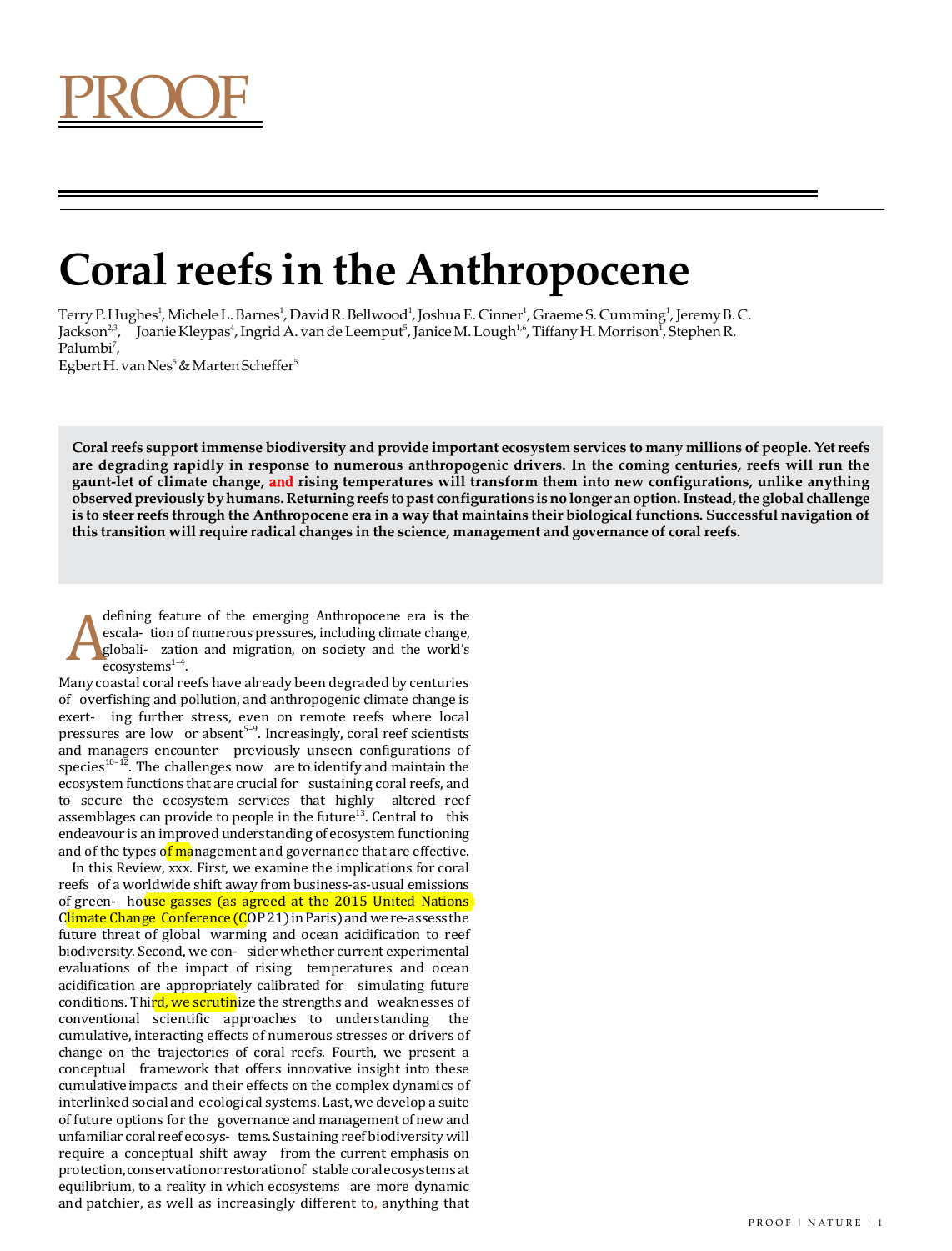<sup>1</sup>Australian Research Council Centre of Excellence for Coral Reef Studies, James Cook University, Townsville 4811, Queensland, Australia. <sup>2</sup>Scripps Institution of Oceanography, University of California, San Diego, La Jolla, California 92093-0244, USA. <sup>3</sup>Department of Paleobiology, National Museum of Natural History, Smithsonian Institution, Washington D<mark>C 20013, USA. <sup>4</sup>Institute for the Stu</mark>dy of Society and Environment, National Center for Atmospheric Research, Boulder, Colorado 80307, USA. <sup>5</sup>Department of Environmental Sciences, Wageningen University, PO Box 47, 6700 AA Wageningen, the Netherlands. °Australian Institute of Marine Science, PMB 3, Townsville 4810, Queensland, Australia. 7 Hopkins Marine Station, Department of Biology, Stanford University, Pacific 93950, USA.

#### Running the climate gauntlet

The accelerated effort towards global action on climate change calls for a reassessment of the environmental conditions that will test coral reefs in the near future. The goal of the Paris agreement on climate change made at COP 21 is to constrain the increase in global average temperatures "to well below 2 °C above preindustrial levels and to pursue efforts to limit the temperature increase to 1.5°C". Consequently, the scenario of 600-1,000 parts per million (p.p.m.) of atmospheric carbon diox- ide, which underpinsmostofthescientificliteratureontheprojected impact of rising temperatures and ocean acidification on coral reefs, is nolonger realistic— even if the COP 21 agreement is only partially <mark>successful<sup>14</sup>. Howev</mark>er, it is almost certain that the 1.5 °C target <mark>will</mark> not be met for many decades<sup>15,16</sup>. Restraining the rise in global <mark>temper</mark>a--tures to less than 2°C (with a probability of 66%) would translate into an atmospheric carbon dioxide concentration of only 410–420 p.p.m. (Fig. 1a) — an amount that is likely to be surpassed in 3-4 years . Fur- thermore, representative concentration pathway (RCP) 2.6, which is the lowest (most optimistic) emissions scenario assessed in the Intergovernmental Panel on Climate Change (IPCC) Fifth Assessment Report, indicates that coral reefs will run a gauntlet of hostile environmental conditions for several centuries, even with a rapid transition to zero emissions<sup>17</sup>. Reefs have already experienced three pan-tropical episodes of intense coral bleaching in the past three decades (1997–1998, 2010 and 2015–2016), triggered by an average global warming of close to  $1^{\circ}$ C above pre-industrial temperatures  $8,18$ 

The 1.5 °C and 2 °C targets, based on global average land and sea temperatures, are misleading metrics for under- standing future changes to coral reefs because of differences in the amounts of warming that land and sea experience<sup>19</sup>, steep latitudinal gradients in temperature and regional discrepancies<br>in rates of warm- ing<sup>8</sup>. The global average temperature of about 14 °C has lit-tle relevance for tropical sea surface temperatures, which in summer are typically 27-30 °C, or higher. On the basis of the HadCRUT4 global temperature data set<sup>20</sup>, we calculate that the average tropical sea surface temperature rose by 0.57 °C between 1880 and 2015, which is substan- tially lower than the 0.88 °C increase in global average temperature for the same period. Furthermore, the observed increase in sea surface temperature in the tropics and subtropics since the late nineteenth century has varied substantially at the regional and local scales, with 71% of reefs worldwide warming by 0.25-0.75 °C, so far (Fig. 1b). This spatial heterogeneity suggests that there is no single 'safe' level, or planetary boundary<sup>2</sup>, of global emissions for all coral reefs. Future increases in temperature will also vary greatly in space and time, which highlights the need for improved regional-scale modelling that incorporates moreoptimistic trajectories of emission reduction.

Future sea surface temperatures under the IPCC's RCP2.6 scenario are projected to increase in the short-term (2010– 2039) in all major coral reef provinces, even as global emissions peak and begin to fall. Further warming projections for this period range from 0.32 °C in the eastern Indian Ocean to 0.48 °C in the Caribbean<sup>21</sup>. From 2039 to 2099, as temperatures begin to stabilize, sea surface temperatures are pro-jected to change further by +0.20 °C to  $-0.05$  °C across all reef provinces. Consequently, the longer-term warming trend, from 2010 to the end of the twenty-first century, under this low-emissions scenario variesfrom

0.30 °C to 0.68 °C between reef provinces, an increase that is roughly equivalenttothe warming observed so far over the past century.

Even if the 2 °C target of the Paris agreement is achieved, this projected level of warming will still have severe consequences for coral reefs — particularly when temperatures spike above the long-term sum- mer maxima, leading to recurrent bleaching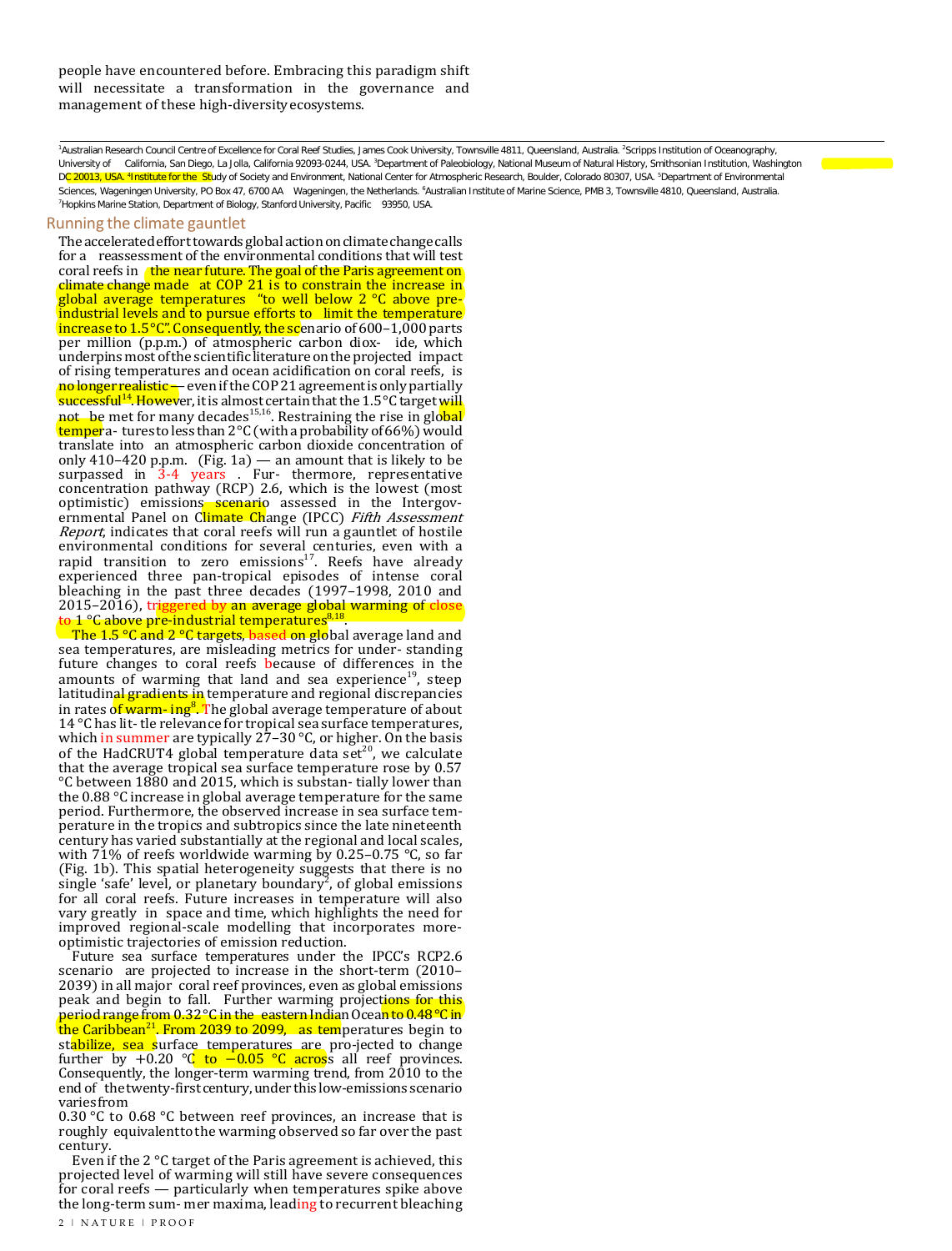events<sup>22</sup>. However, our knowledge of the chronic impacts of up to 1 °C of furtherwarming on the physiology and demography of reef organisms is surprisingly limited because the range of thermal treatments used most commonly in recent experiments is too high. Typically, these studies apply one or more treatments of elevated water temperatures, for periods that last from a day

to a year (or sometimes even longer), to simulate long-term global warming on coral reefs. So far, the median manipulation of water temperatures above ambient controls represents an increase of 4 °C (or of almost 5 °C above the pre -industrial baseline temperature), and no study has experimentally examined the plausible biological responses to increases in the range of 0.30 –0.68°C that are projected for various coral reef regions byRCP2.6 (Fig. 1c). Most manipulations also greatly exceed the spikes of 1 – 3 °C above baseline summer maximum temperatures that cause coral bleaching.

Similarly, shallow-water pH and the saturation state of ara<mark>gonite,</mark> a form of calcium carbonate, which are crucial for calcification and other pro- cesses on coral reefs<sup>23</sup>, are likely to change much less than the extremes  $\,$  that are predicted under higher-emission scenarios. The global aver - age pH of ocean surface waters has declined in the last 200 years by about 0.1 units, from  $pH8.21$  to  $pH8.10$  (ref. 24). Afurtherdecreaseof 0.3 –0.4units(topH7.7 –7.8)wouldoccur if atmospheric carbon diox- ide concentrations reached 800 p.p.m., causing a contraction t<mark>oward</mark>s the Equator of optimal conditions for calcification<sup>25</sup>. However, according to more recent modelling by the IPCC<sup>21</sup>, an equilibrium atmospheric concentration of  $450$ p.p.m. of carbon dioxide would maintain a pH of 7.9 –8.1 in most tropical oceanic waters, maintaining a strongly supersaturated aragonite state throughout the tropics and the subtropics. So far, we find no evidence that the geographic range of calcifying species is contracting towards the Equator owing to ocean acidification. Onthe contrary,as temperaturesrise,manyspeciesare expanding towards the north and south into the subtropics, despite small decreases in aragonite concentration<sup>26,27</sup>.

Most experiments that aredesigned to explore the effects of ocean acidificationoncoralsandotherreeforganismshave simulatedextreme levelsofatmosphericcarbondioxidethatare design<mark>ed to match condi- tions predicted for the end</mark> of the twenty -first century under uncon - strained emissions of greenhouse gasses (Fig. 1d). Typically, such experiments comprise acontrol,whichcorrespondstothepresent -day atmospheric carbon dioxide concentration of around400 p.p.m., and oneormoretreatmentsthatmanipulatepHorwaterchemistry. Abroad range of physiological and demographic responses of coral have been measured, including rates of calcification, growth, r<mark>eproduc</mark>tion and survival. In 336 manipulations from a <mark>sampl</mark>e of 137 published studies, we found none that specifically simulated a future  $pCO_2$  of  $\,$  400–500 p.p.m., the range that reefs are likely to experiencefor atleast thenext century.Thelowest concentrations ,whichaccountfor 32.7% of manipulations , ranged from 500 to 750 p.p.m. (Fig.1d).Consequently,our knowledgeoftheeffectsofoceanacidifica - tion under conditionsof less than 500 p.p.m. of carbon dioxide is built onthe basisof interpolation between ambient controls and unrealisti-  $\,$  cally high experimental treatments. Of the remaining manipulations, 33.9% studiedconcentrationsof750 –1,000p.p.m.,and33.3%evaluated concentrations that were even higher (Fig. 1c) — simulating atmos - pheric conditions thatwould generate temperatures of + 6°C or more thatarelethaltocorals(Fig.1a). Asimilarchallenge arises forfieldstudiesofoceanacidificationthatusenaturally occurringloca - tionswith aconsistentlylowpH,includingvolcanic ventsorsubmarine springs,as aproxyfor future climatic conditions. The water chemistry typically mimics an atmospheric  $pCO<sub>2</sub>$  of more than 1,000 p.p.m., but it is necessarily mismatched with current temperatures rather than those predicted for future global warming. Corals have already been affected by recur - rent episodes of mass bleaching and mortality following exposure to warming of only 1 –2 °C above baseline summer maximum tempera- tures for periods of 4–8 weeks<sup>8,18</sup>.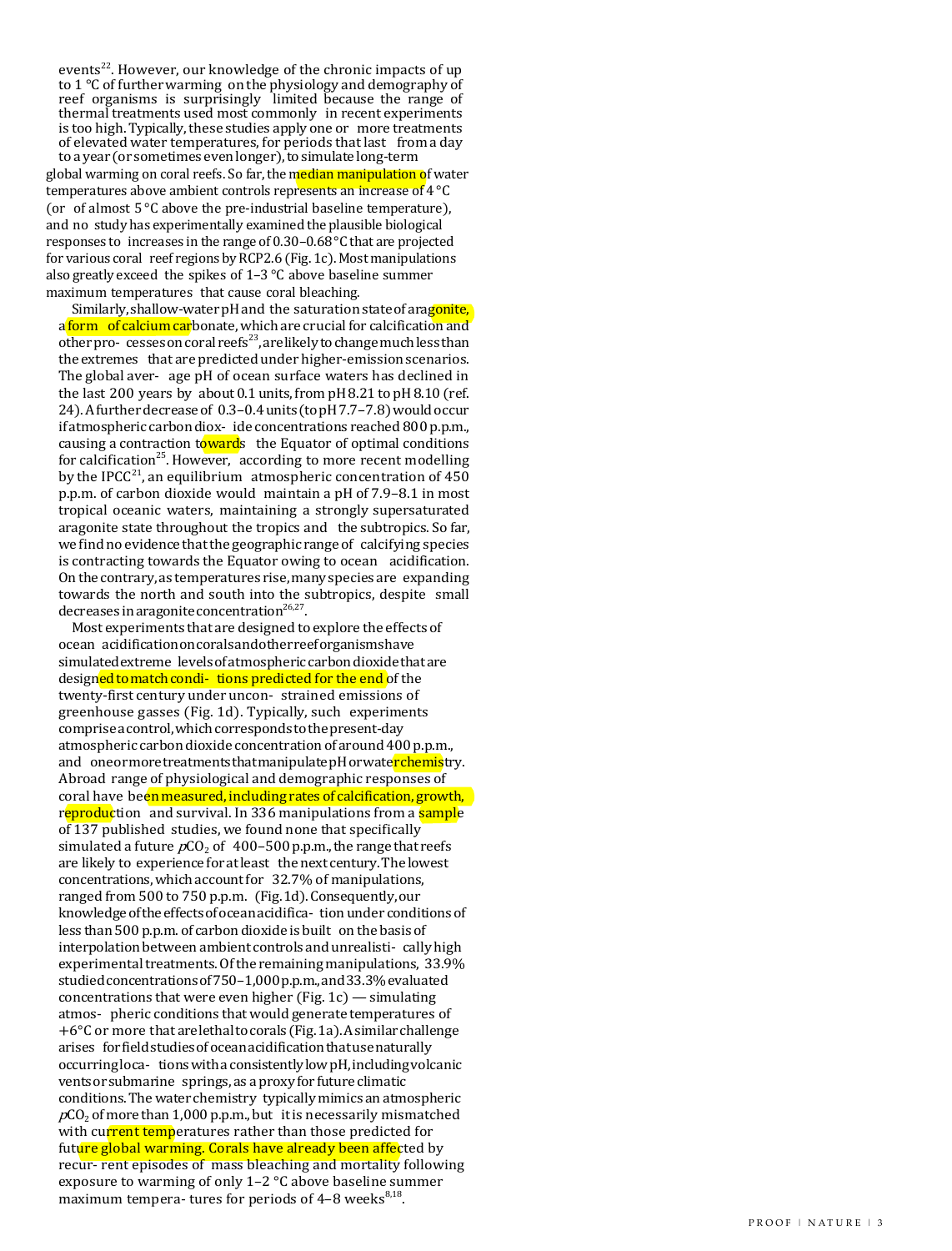Consequently, coral reefs already need to cope with severe global warming whereas they maynever encoun- ter the projected physiological and ecological impacts of severe ocean acidification that are simulated in the experimental literature (Fig. 1d). Clearly,ouranalysis(Fig.1c,d)pointstoanurgentneedto recalibrate bothtemperatureandocean-acidificationexperiments to better under-stand their interactive impact on coral reefs under less-extremecondi- tions.On the basis of a statistical analysis of 25 experiments, the rate of calcification by corals declines on averageby15%per unitdecrease

However,  $pCO<sub>2</sub>$  would have to double from  $400$  to  $800$  p.p.m. in the aragonite saturation state ( $\Omega$  arg), over the range of 2-4  $\Omega^{-28}$ . to reduce the present average aragonite saturation state of tropical surface waters <sup>25</sup>

(currently 3.01  $\Omega_{\text{arg}}$ ) by one unit. There is insufficient experimental evidence to accurately estimate how calcification would decline in response to a more modest emissions trajectory that peaks well below 800 p.p.m. However, interpolation of the available experimental evi- dence suggests that an average decrease in calcification of less than  $10\%$  is likely to occur with an increase in atmospheric carbon dioxide of up to 500–550 p.p.m. Although highly speculative, in the short-term, ris- ing average temperatures could promote coral growth and compensate partially for long-term shifts in aragonite concentrations<sup>29</sup>. For exam- ple, on the most southerly subtropical coast of Western Australia, the calcification rate of corals from the genus *Porites* increased by 23.5% between 1900 and 2010, as temperatures rose by  $0.10^{\circ}$ C per decade<sup>29</sup>.

To resolve this uncertainty, there is an urgent need for future experi- ments to examine the synergy between warming and ocean acidifica- tion. This could be achieved by manipulating temperature and water chemistry incrementally, and by matching them to each other, over a more realistic range of projected levels of atmospheric carbon dioxide (400–500 p.p.m.). Recalibrating experimental approaches to global warming and ocean acidification will be challenging because smaller manipulations in temperature and water chemistry are more difficult to regulate, and the resulting biological responses will be harder to detect and quantify.

Although a modest level of oceanic acidification undoubtedly will have discernable effects, mass bleaching events owing to global warming, pollution and overfishing will likely remain the most pressing challenges for reef biodiversity throughout the twenty-first century7,13,30,31. We can therefore anticipate a rapid expansion of the geographic range of corals into<br>higher latitudes<sup>26,27</sup>, as well as continued shifts in species composition in response to differences in susceptibility  $\,$  to climate change and other anthropogenic drivers<sup>18,32</sup>. The challenge worldwide is to steer reefs through this period of continued warming, a fundamentallydifferentmindsettothe current focus on managing to maintain the statusquo of coral reefs.

### **Understanding social–ecological dynamics**

In an era of rapid environmental shifts, social change and unprec- edented economic development, the need for improved stewardship of natural systems worldwide has never been<br>greater or more urgent<sup>2</sup>. There is a growing awareness of the considerable influence of people on the functioning of all  $e\cos\theta$  is  $\cos\theta$  as well as a renewed evaluation of the dependence of human society on nature for food security, water, aesthetic values and other ecosystem services (Fig. 2). Securing biodi- versity and ecosystems for future generations requires new governance frameworks, or transformational changes to existing ones, and fresh approaches to ecosystem management. This task is probably greatest in the tropics, where the juxtaposition of billions of people with iconic hotspots of biodiversity presents an unprecedented challenge for secur- ing both human development and conservation outcomes. Yet, until recently ecolo- gists have often ignored human behaviour as the ultimate (or distal) driver of environmental change, focusing instead on more proximal, smaller-scale drivers of change. For example, in the coral reefliterature, the grazing rate of herbivorous fishes is often considered to be an impor- tant driver of regime<br>shifts from corals to macroalgae<sup>31,36</sup>. However, grazing by herbivorous fishes is diminished by pressure from fishing, which is itself mediated by more distal social drivers such as poverty or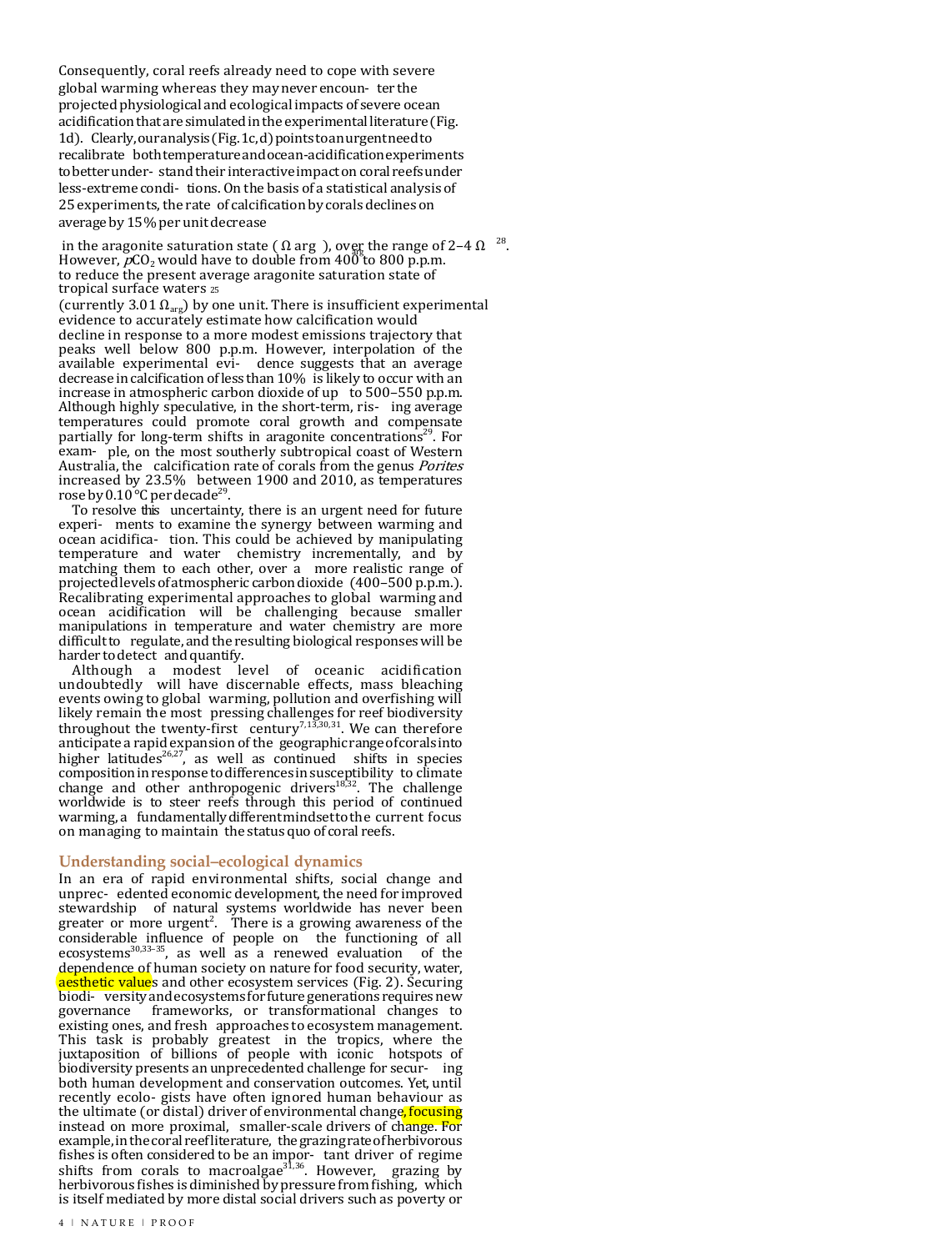market demands<sup>30,37</sup>. Locally, the consumption of reef fish is shaped by a combination of the size, socio-economic status and cultural norms of the human population<sup>38</sup>. By emphasizing proximal drivers rather than more distal human ones, we often inadvertently simplify and re -scale a complex social –ecological problem into a subsystem that is entirely biological, which can distract from the underlying causes and ways to address them.

A social –ecological approach for sustaining ecosystems is beginning to emerge that explicitly links the resilience of ecosystems to govern ance structures, economies and society<sup>2,39–41</sup>. Social-ecological models  $\,$  of various types have already been developed for a number of contexts, including for estry  $42^2$ , freshwaterlakes  $43^3$ , fisheries  $44^4$  and agriculturalaban donment<sup>45</sup>. Combining human social systems and ecosystems in the samemodels reveals further complexityand a richer range of dynam- ics, which presents new possibilities for sustainablesolutions (Box1).

### **Death b y a thousan d cuts**

Although climate change now dominates the discussion, it is clearly not the only threat in the Anthropocene to the clearly not the only threat in the Anthropocene to the biodiversity, ecological functions and ecosystem services of coral reefs<sup>7,13,30</sup>,31. Approaches to understanding multicausality in coral reef science often categorize the effects of pairs of drivers as being additive, antagonistic or synergistic. For example, if climate change has effect <sup>x</sup> on the abundance of corals  $\alpha$  on a reef and overfishing has effect  $y$ , then climate change and overfish - ing together may, in theory, have an effect that is  $x + y$ , less than  $x + y$  or greater than  $x + y^{40}$ . In reality, however, the world is not so simple. Both the science and governance of coral reefs are in great need of stronger conceptual and methodological frameworks for understanding and managing multiple drivers and their combinedimpact.

Currently, the literature on multiple drivers and their impact on coral reefs focuses on three main strands: short -term laboratory or field experiments that manipulate two, or rarely three, stressors (for example, temperature and  $pH$ )<sup>28</sup>; statistical analyses that correlate the condition of reefs (for example, coral cover or fish biomass) at several locations or times with a number of factors $47,48$ ; and global ecological assessments made on the basis of multi -layered geographic informa - tion systems maps (for example, ocean -health maps or Reefs at Risk maps)49,50 . Each strand can provide valuable insight s , but all have con - siderable limitations.For example, experiments that manipulate drivers provide an in-depth understandingatonlyverysmall scales (fromdays to months, and usually in the laboratory) and are therefore unable to examine spatial dynamics or long -term interactions between species. Similarly, multiple regression analyses are often confounded by col - linearitybetweenexplanatoryvariables. A tacit assumption in many such analyses , that the current condition of reefs can be explained by the mix and strength of p<mark>rese</mark>nt-day drivers, discounts the role of time lags and past events in shaping the biodiversity trajectories of reefs in a non-equilibrium state<sup>51</sup>. Similarly, global maps portray relative risks at large spatial scales, but they make the unrealistic assumption that stressors areonlyadditive.

Analyses of interacting drivers and multicausality have undergone more extensive development in terrestrial ecology, andtheir appli - cation has improved both the monitoring and management of eco - systems. For example, in savannas, an in depth understanding of the interaction between fire, herbivory, predation, rainfall and vegetation has been central to developing strategies for the sustainable manage - mentoflarge herbivores<sup>52</sup>. Others studies have proposed the formal use of a process of triangulation that compares and contrasts explorations<sub>, co</sub>of models, field studies and laboratory experiments<sup>53</sup> to cross-validate theories of causality. This builds on the idea that a rigorous understand - ing of multicausality arises from testing hypotheses from a variety of perspectives.

Arguably, current thinking on the responses of ecosystems to one or more drivers is too linear. The ecological response to even a sin - gle stressor is often curved owing to positive or reinforcingfeedbacks; smalllevelsofdrivershaveno impact (for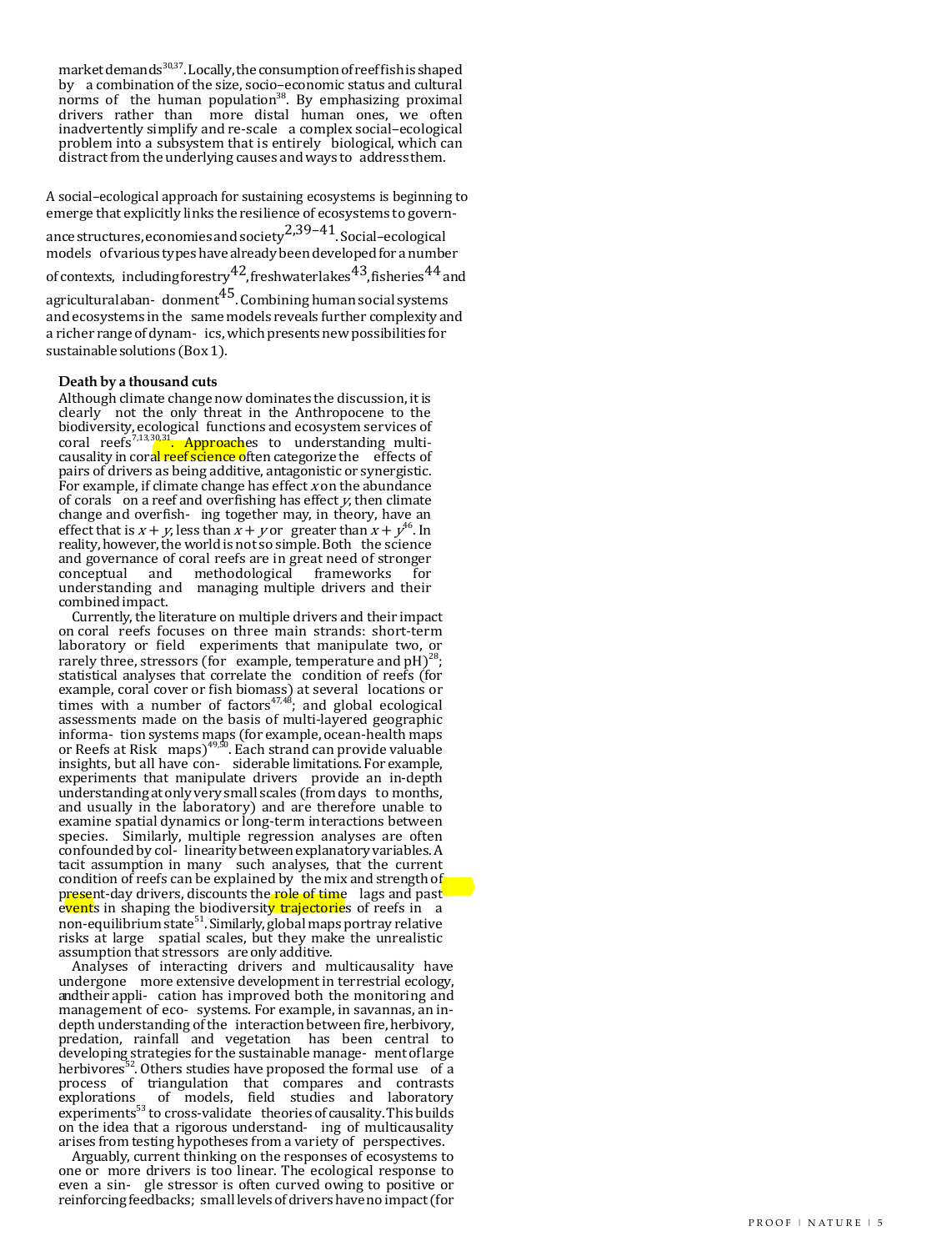example, when pollution is too dilute or heat stress falls below a threshold) but higher amounts increasingly cause an ecological response<sup>54</sup>. Thirty types of positive feed- back have already been observed on coral reefs<sup>55</sup>. Some are ecological or social and others are both. For example, when fish stocks decline, fishers without access to an alternative livelihood often increasetheir efforts and further suppress the stocks. A strong feedback produces a threshold response, and an even stronger one can cause hysteresis and precipitate a catastrophic collapse<sup>54,56</sup>. When several weak feedbacks act simultaneously, they can collectively promote an unexpected regime shift as the effects of multiple drivers gradually increase<sup>55</sup>.

An area that holds promise for understanding the role of multiple drivers and feedbacks in environmental change is the development of heuristic models. For example, when three drivers (climate change, overfishing and pollution) are modelled simultaneously (Fig. 3), their combined effects become more evident, which first results in transitions from a coral state to alternative states, in which both coral states and non-coralstates can occur, and ultimately leads to conditions in which only a macroalgal state is possible. Consequently, the model identifies the concept of a generic 'safe operating space' for coral reefs<sup>2,4</sup>, in which corals are dominant so long as multiple drivers are held below thresholds for coral survival that arise from their combined effects. This result is particularly relevant to the widespread emergence of new driv- ers that affect ecosystems and add to the impact of pre-existing stress- ors, which themselves are likely to strengthen with time. For example, climate change and new coastal developments are adding to the now century-old pressures of overfishing and pollution on marine ecosys- tems. Here, modelling supports the proposal that local action to protect reefs from overfishing and pollution can boost the capacity of reef eco- systems to survive climate change<sup>5,7,10,48,57</sup>. Therefore, the potential for making changes to social andecological drivers and feedbacks is crucial when considering avenues for improved governance. Furthermore, the modelled result (Fig. 3) indicates that synergistic human impacts can reduce resilience and cause unexpected ecological collapse, even when individual drivers or stressors remain atlevels that are considered to be safe.

#### **Embracing change**

The dynamics of coral reefs in the Anthropocene are already dominated by complex interactions between multiple by complex interactions between multiple anthropogenic drivers, which is resulting in new assemblages of species<sup>10,31,36</sup>. Increasingly, we face a fundamentally different reality: it is no longer possible to restore coral reefs to their past configurations. For example, reefs in the Caribbean will never resemble the faunal composition of past centuries, owing to the ecological extin<mark>ction of megafauna, th</mark>e massive decline of the once-dominant branching corals of the genus *Acropora*, the irreversible introduction of the predatory lionfish (Pterois *volitans*) and the ongo- ing impact of coastal development, overfishing and climate change<sup>7,58</sup>. Similarly, following a massbleaching event and unprecedented mor- tality in 2016, the corals of the remote northern Great Barrier Reef in Australia are unlikely to have sufficient time to fully recover their for- mer species composition before further major bleaching events occur<sup>18</sup> Instead of attempting to maintain or restore historical baseline assem- blages,the governance andmanagementof coral reefswill need to adapt continuously to the new conditions of the coming centuries.

#### **Biodiversity in a changing world**

<mark>In recent year</mark>s, theoretical and empirical studies have provided a robust framework for understanding the relationship between<br>biodiversityand ecosystemfunctioning<sup>59</sup>.Itis also now recognized widely that the mor-phologic, demographic and life-history traits of species play a central part in defining ecosystem functioning $60$ and that biodiversity is more than just counts of species; it also includes genetic, phylogenetic and functional diversity<sup>59,61–63</sup>.<br>However, considerable gaps in our knowl- edge remain — in particular, how ecosystem functions will respond to changing compositions of species that are the result of climate change and other anthropogenicdrivers.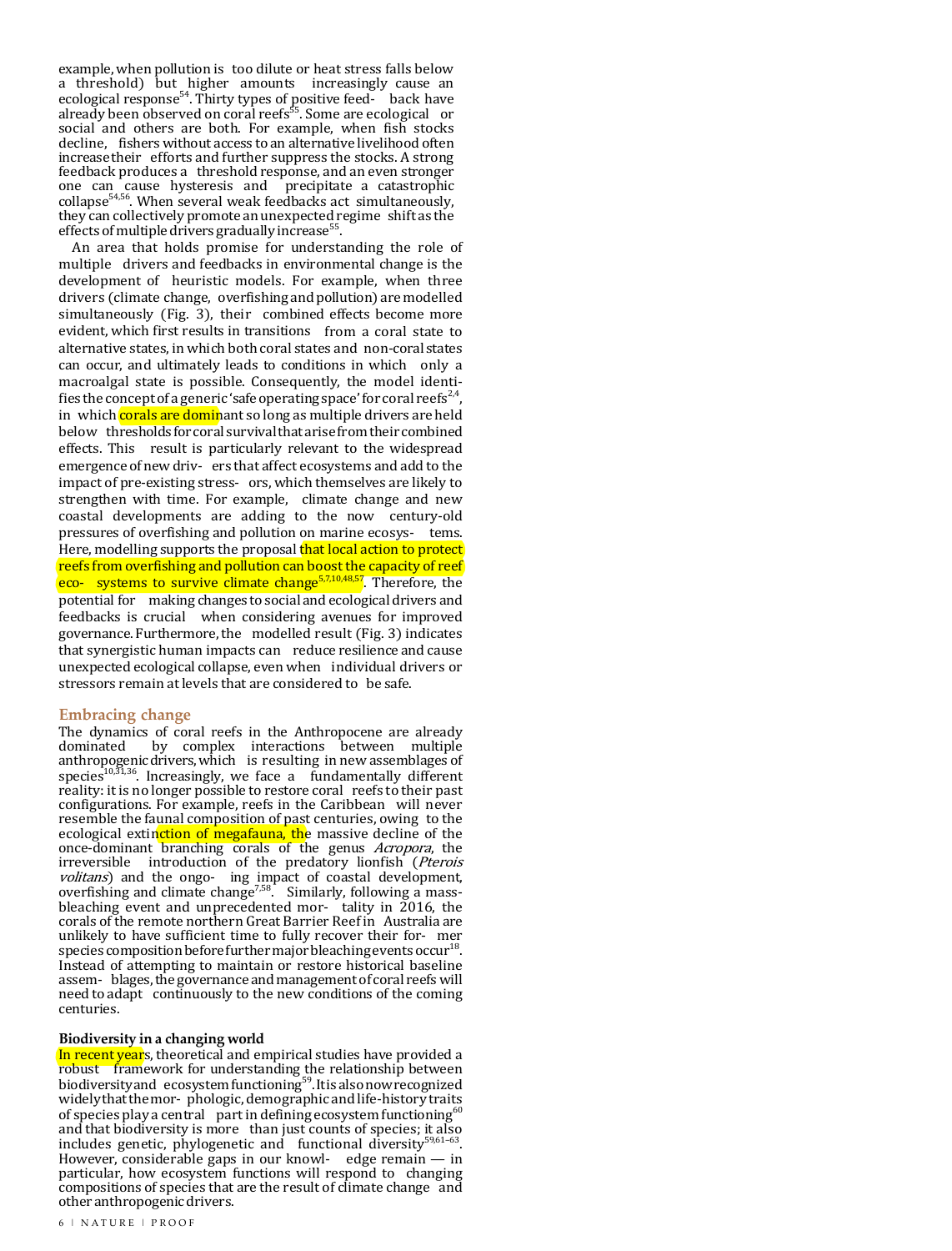Despite their exceptionally high biodiversity, coral reefs are vulner-<br>  $\frac{1}{2}$  able to the loss of functionally important species<sup>30,62,63</sup>. For example, reefs support more than  $6,000$  species of fish, yet crucial functions areoften delivered by just a handful of species. A global analysis of unique trait combinations of fish showed that about one-third of functional groups consist of only one species<sup>62</sup>. The proportionoffunctionalgroupsofreef fishes that aredepauperate is consistent regardless of regional species richness, which suggests thathotspots of high diversity on coral reefs

are just as vulnerable as isolated reefs with low diversity. Consequently, it is becoming clear that biodiversity per seis less important than the function<mark>al co</mark>mposition of reefs<sup>13,59,64</sup>, and examples of this are found in the provision of a 3D habitat by branching corals, the control of mac - roalgae by herbivores and the breakdown of dead corals by bioeroders. Identifying and targeting the functions that are required to maintain reef ecosystems offers an opportunity for fresh approaches to both the management and restoration of reefs.

#### **Solutionspaces**

For coral reefs to survive and remain functional into the next century and beyond, we need to govern and manage them more effectively. Building on the emerging understanding of nonlinear responses, feed - backs and threshold dynamics in social –ecological systems (Box 1), we propose three complementaryapproachestothis endeavour.

First, a greater focus on reducing important drivers of change could helptoavoidcrossingthresholdsthatleadtoenvironmental degradation (Fig. 4a). Conversely, drivers that accelerate social change towards more sustainable practices $^{65}$  could be increased. The identification of how severaldriversinteract(for example, those shown in Fig. 3) is crucial for effective intervention.Currentapproachestoreefconservation,includ - ing marine reserves, often seek to limit fishing in selected areas but rarely address the distal causes of fishery overexploitation such as pov- erty and access to markets<sup>47</sup> (Fig. 2). Understanding and tracking distal social drivers may provide an early warning of unsustainable impacts on reefs before they are detected by ecological indicators<sup>37</sup>. The coupling of modern approaches to reef conservation with sustainable-development initiatives that target distal drivers (for example, by reducing poverty or encouraging shifts in <u>cultural norms</u> such as xxx) can produce both positive social<sup>66</sup> and ecological<sup>67</sup> outcomes.

Second, there could be opportunities to manipulate ecological thresh-olds so that stronger drivers are required to induce a regime shift or to cause unacceptable levels of degradation (Fig. 4b). This strategy seeks ways to ensure that a particular level of a driver suchas pressure from fishing or climate change has less of an impact. Examples include: the introduction of technological innovations such as changes in fishing gear to reduce environmental damage<sup>68</sup>; the fostering of social norms (**the informal rules that shape people's attitudes and**<br>behaviours) to reduce harmful practices<sup>65,69</sup> and to encourage voluntary compliance with environmental laws and regulations<sup>70</sup>; investment in institutions and processes that help to buffer the deleterious effects that social driv - ers such as population size, consumption and access to markets have on cooperation and collective  $\arctan^{-1}$ ; and altering the composition of ecosystemstoincreasetheproportionofspeciesthataremore tolerant ofescalatingdrivers (for example,heat -tolerant species that bleach and die at higher temperatures or species that recover faster). Ecosystem composition change is already occurring naturally, as corals respond and adapt to climate change (Box 2), and could be promoted further through efforts to actively manipulate ecosystem configurations. In social systems, shifts in the composition of society — for example, through enhanced education or a reduction in poverty also increase resilience to strong drivers such as climate change<sup>72</sup>.

Last, feedbacks could be actively altered to flatten the slope of the response curve (Fig. 4c), therefore reducing the risk of transgressing an unknown threshold or eliminating the threshold altogether. This approach could involve weakening positive feedbacks that result in a shift away from a coral-<br>dominated state<sup>10,31,55,56</sup>. Examples include pro- viding government -backed incentives for fishers to exit a fishery when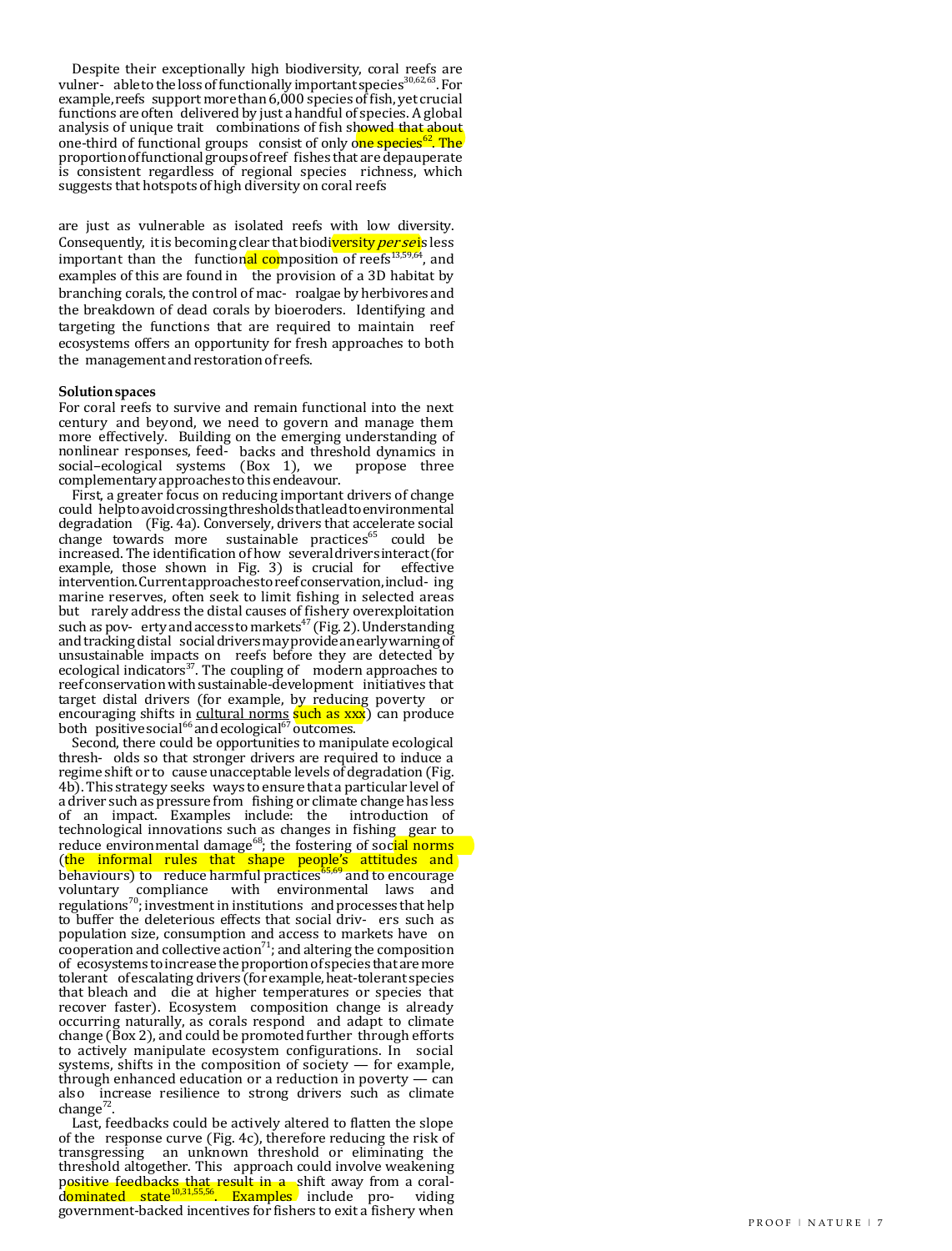stocks decline or breaking the poverty-trap dynamics that encourage fishing despite low yields in an overexploited<br>system<sup>38,69</sup>. Understand- ing and manipulating feedbacks, thresholds and drivers at a number of scales will be integral to addressing the escalating problems that con- front coral reefs.

# **Opportunities for action**

Helping coral reefs to safely navigate the Anthropocene is a profound

challenge for multiscale governance<sup>73</sup>. (In this context, reef governance refers to the myriad ways in which societies share knowledgeandpower, createpolicies,buildlegalframeworksand makedecisions.Bycompari- son, the management of coral reefs is the day-to-day business of reef protection, which is enabled by effective governance.) At present, both the governance and management of coral reefs are typically focused at the local level and on the regulation of proximal drivers (for example, pressure from fishing or nearby coastal development). Attention to dis- tal drivers, including migration, population growth or demand from global markets, is often limited, fragmented and ineffective  $38$ . But in the Anthropocene, progression from local management and monitoring towards the multiscale governance of drivers, thresholds and feedbacks at relevant scales will be critically important.Here,we identify a number of potential opportunities for overcoming this challenge for governance, many of which fall outside the comfort zone of reef scien- tistsandmanagers.

#### **Redefining management goals**

As reefs continue to reconfigure and decline in the near future, it will be essential to reconsider management and conservation goals and how they can be achieved. Conventional management goals often focus on biodiversity, threatened species or the biomass of fish. Maintaining the ecological functions and ecosystem services of reefs, even as the spe-cies composition of the recent past becomes unattainable<mark>, will requi</mark>re a new focus that both builds on the current ecosystem-based model of  $m$ anagement<sup>74-76</sup> and recognizes more explicitly that ecosystems, and the people who depend on them, are changing rapidly. The emerging resiliencebased approach whereb<mark>y xxx is a </mark>step forward because it acknowledges the importance of ecological processes and the<br>role of human drivers<sup>10,31,39,77,78</sup>. In practical terms, processbased reef man- agement could include reduction of corallivory (coral eating) by the targeted culling of corallivores), enhancement of herbivory through the regulation of specific fisheries, or management of the connectivity of harvested functional groups by enhancing spillover from protected areas.A focus on processes, ecological functions, ecosystem services and human drivers therefore opens many more possibilities for active managementinterventions.

#### **Manipulatingecosystems**

 $8$  | N AT U R E | P F A radical step, which is yet to be widely applied to coral reefs, entails a shift from passive ecosystem management to active ecosystem inter- vention<sup>54,79</sup>. Conventionally, the management of coral reefs has been mostly passive, relying on an implicit assumption that if reefs are pro- tected from human impacts, they will return to their original condition following a disturbance. In the Anthropocene, however, this funda- mental assumption is void, and management and governance frame- works need to specifically embrace changes in the species composition of ecosystems or they will fail. So far, attempts at active intervention such as propagati<mark>ng coral fragments, assisted</mark><br><mark>migratio</mark>n and selective breeding<sup>80,81</sup> have had limited success and are prohibitively expensive at meaningful spatial scales<sup>82</sup>. For example, the US National Marine Fisheries Service estimates that a recovery plan for two species of the coral *Acropora* in the Caribbean territories of the United States would cost a minimum of US\$255 million and take more than 400 years to implement<sup>83</sup>. Therefore, finding scalable, enduring and cost-effective interventions is an important and urgent research challenge. Efforts havetypicallyfocusedonrestoringpopulationsofdepleted species such as turtles or targeted corals, often without adequately addressing the drivers that caused their decline in the first place. A broader approach that seeks to reduce multiple pressures and repair key processes, includ- ing herbivory and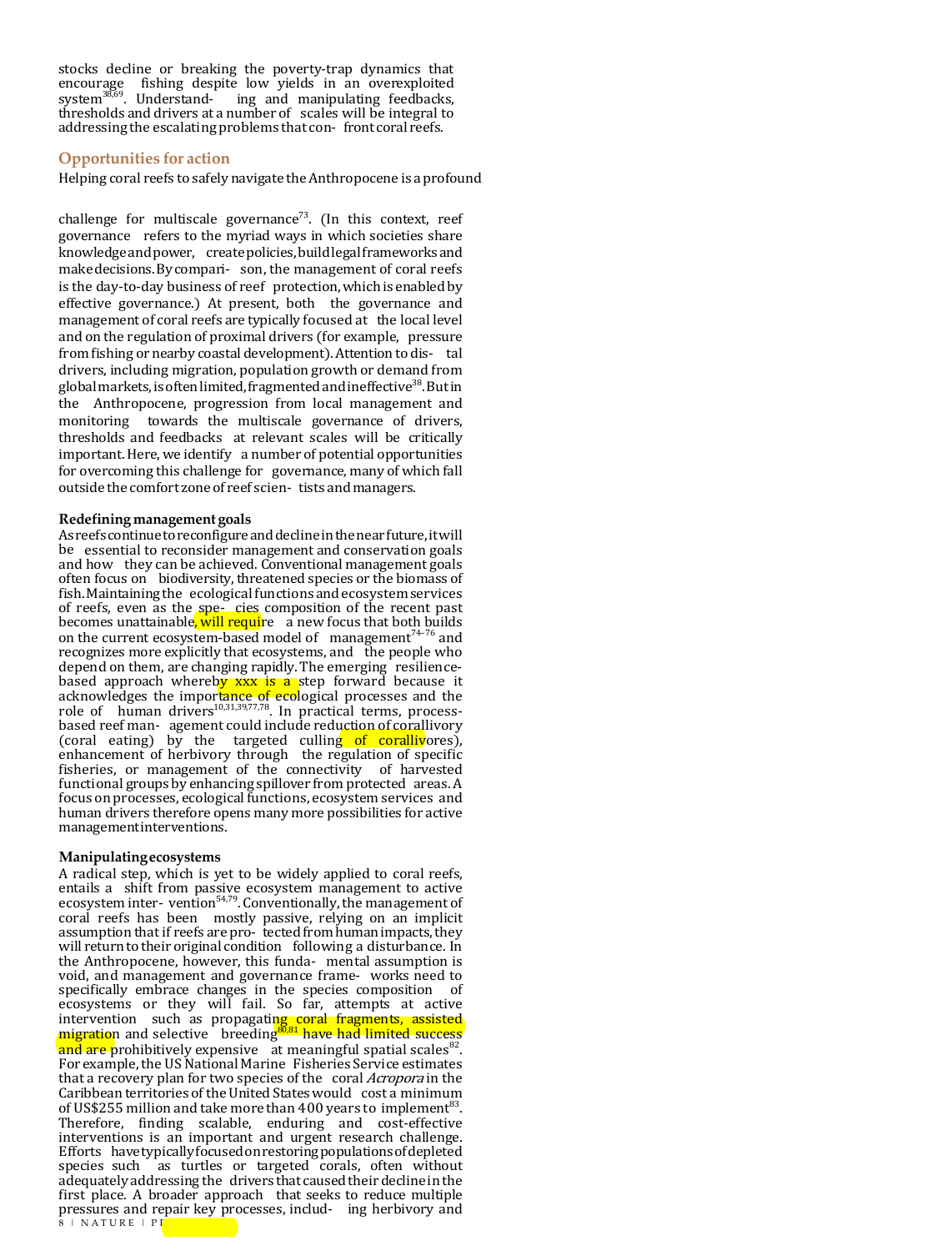#### **Building institutions for governance**

Multiscale governance is often fragmented and ineffective, and is chal- lenged by issues of jurisdiction and legitimacy, complexity,<br>scale and funding<sup>84–86</sup>. More-effective institutions for global governance could

facilitate the reduction of important drivers (for example, the burning offossilfuelsorthetrade infunctionallyimportant species)byassessing thescientificevidence, settingan agenda for action, managing compli- anc<mark>e, building capacity</mark> and influencing the norms of behaviour. Previ-Tous worldwide andtransnationalsuccesses,includingeffortstoaddress ozone depletion and acid rain, demonstrate that it is feasible to meet the challenge of tackling global issues such as climate

change<sup>65</sup>. Further development of international agencies for the global stewardship of threatened ecosystems such as coral reefs could also expedite decision-  $\,$  making and action at national and local levels<sup>87,88</sup>.

#### **Fostering innovative partnerships**

Local, national and transnational partnerships that involve civil soci - ety,developmentorganizationsand businesses cancomplementmore formalgovernance organizations<sup>71,89</sup>. For example, the Coral Triangle Initiative on Coral Reefs, Fisheries and Food Security is a partnership of three major environmental non government organizations (Conser - vation International, the World Wide Fund for Nature and The Nature Conservancy) and six national governments (Indonesia, Malaysia, Papua New Guinea, the Philippines, the Solomon Islands and Timor - Leste), which is aiming to achieve food security, sustainable fisheries and coral reef conservation at a regional scale<sup>67</sup>. Atthe local scale, partner-<mark>\_ships t</mark>hat build new<br>''' alliances can also open up avenues for improving the governance and management of reefs, even in the<br>absence of formal nationalgovernance<sup>66,73</sup>.

#### **Changing socialnorms**

Governments, non -governmental organizations and social movements can actively encourage changes in social norms that lead to improved environmental behaviours<sup>65,90</sup>. Th<mark>ese changes can</mark> be promoted, for instance, through taxes, incentives, education and communication strategies<sup>91</sup>. Examples include communicating the risks and costs of environmental loss, education programmes that promote the value of marine parks and no -fishing zones, and providing subsidies to support the transition from fossil fuels to renewable energy.

## **Th e future for coral reefs**

Confronting the global coral reef crisis will require immediate action to address the emission of greenhouse gasses, as well as a clearer under - standing of multiple drivers and ecosystem responses in the context of new, more realistic, scenarios of global climate change. We need to improve our grasp of the trajectories of interacting drivers and the responses of coral re<mark>efs</mark> to probable scenarios of temperature and ocean pH. We should also incorporate the social sciences into o<mark>ur<sub>,</sub> und</mark>erstanding of the dynamics of linked social– ecological systems. Drivers are becoming stronger and more diverse, as well as shifting in scale from local to global. Through globalization, coral reefs are becom- ing more accessible, which creates a variety of incentives for their exploi - tation but also has the potential to offers new solutions on the basis of multiscalegovernance,includinginternationalactions and policies. The challenge for the future is to steer away from the tipping points that are already<br>manifesting at local scales<sup>13,92</sup>. Future coral reef science shouldbere -orientedtotesttheeffectiveness of policy and management solutions, to measure the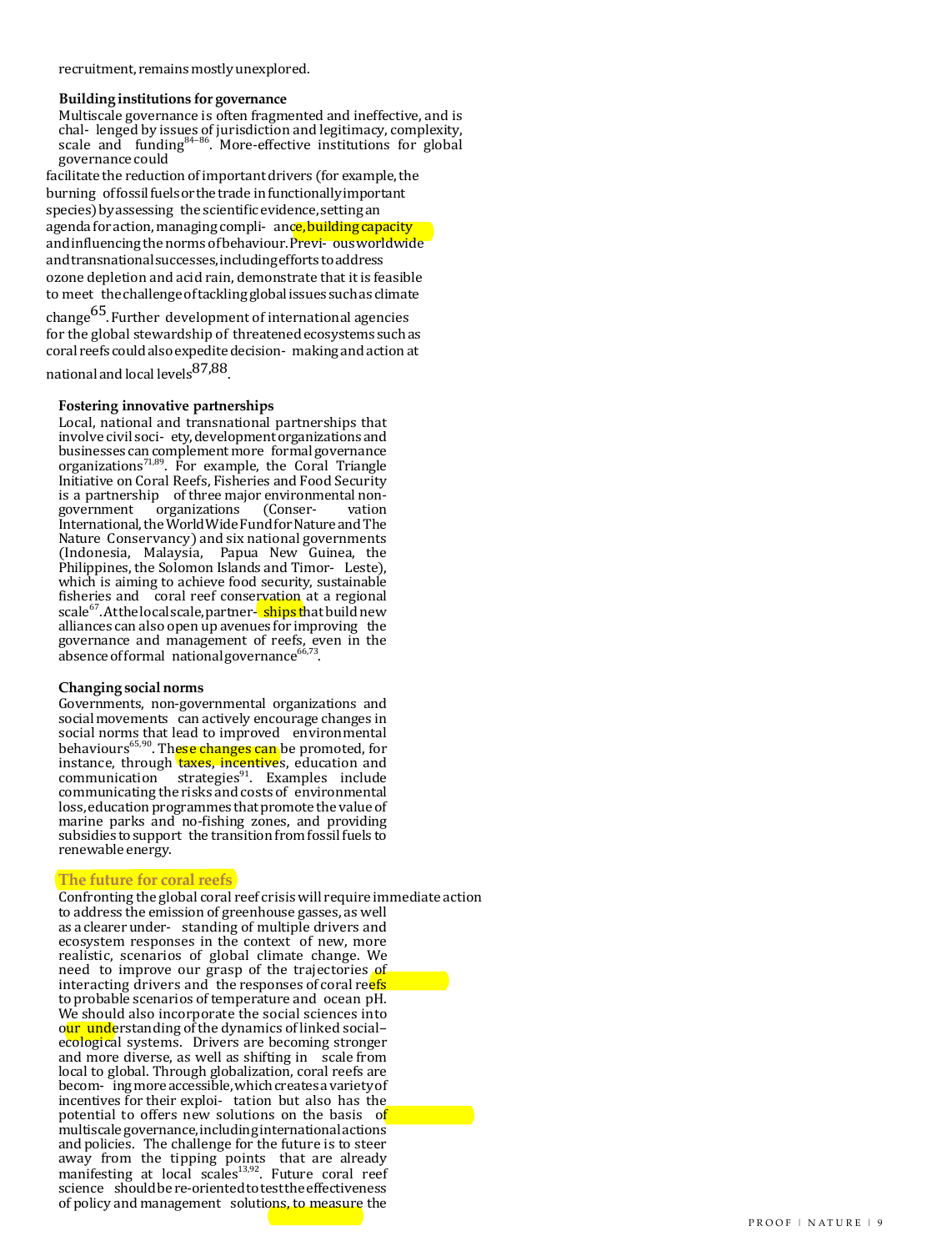success and failure of governance approaches and to modify them accordingly, and to guide the development of new policies<sup>9</sup>

We should not give up hope for the recovery of Earth's coral reefs. Importantly, governance approaches will need to integrate knowledge of human psychology and risk perception in ways that convey the seri- ousness of the challenges without generatinghopelessness ordespair. Progressincoral reef governance will require effective, multilevel institutions to coordinate and support action across multiple scales. Action to rein in distal drivers is needed at the global scale, yet there are few central authorities that operate effectively at such a scale<sup>84</sup>. The Paris agreement is already reframing the possible futures of Earth's coral reefs and the science that underpins their management. To steer coral reefs

through the next century, we will need to be bold, to embrace change and to recognize that securing essential services from coral reefs will requireanewapproachto science, management and governance.■

#### **Received10 January; accepted6 April 2017.**

**Supplementary Information** is linked to the online version of the paper at go.nature.com/xxxxxxx.

- 1. Crutzen,P.J.in *Earth System Science in the Anthropocene* (edsEhlers, E.& Krafft, T.)13–18 (Springer, 2006).
- 2. Rockström, J. *et al.* Planetary boundaries: exploring the safe operating space for humanity. *Nature* **461,** 472–475 (2009).
- **This groundbreaking study places human impacts on the environmentin a globalframeworkand provides a fresh understanding of social–ecological systems.**
- 3. Waters, C. N. *et al.* The Anthropocene is functionally and stratigraphically distinct from the Holocene. *Science* **351,** aad2622 (2016).
- 4. Scheffer, M. *et al.* Creating a safe operating space for iconic ecosystems. *Science* **347,** 1317–1319 (2015).
- 5. Hughes, T. P.*et al.* Climate change, human impacts, and the resilience of coral reefs. *Science* **301,** 929–933 (2003).
- 6. Pandolfi, J. M. *et al.* Global trajectories of the long-term decline of coral reef ecosystems. *Science* **301,** 955–958 (2003).
- 7. Jackson, J. B. C., Donovan, M. K., Cramer, K. L. & Lam, V. *Status and Trends of Caribbean Coral Reefs: 1970–2012* (Global Coral Reef Monitoring Network, 2014)
- 8. Heron, S. F., Maynard, J. A., van Hooidonk, R. & Eakin, C. M. Warming trends and bleaching stress of the world's coral reefs 1985–2012. *Sci. Rep.* **6,** 38402 (2016).
- 9. Hoegh-Guldberg, O. *et al.* Coral reefs under rapid climate change and ocean acidification. *Science* **318,** 1737–1742 (2007). **Afoundationalpaperthatidentifiesbothincreasesintemperatureandocean acidification as future threats to coralreefs.**
- 10. Hughes, T.P., Graham, N. A. J., Jackson, J. B. C., Mumby, P.J. & Steneck, R. S. Rising to the challenge of sustaining coral reef resilience. *Trends Ecol. Evol.* **25,** 633–642 (2010).
- 11. Pandolfi, J. M., Connolly, S. R., Marshall, D. J. & Cohen, A. L. Projecting coralreef futures under global warming and ocean acidification. *Science* **333,** 418–422 (2011).

#### **This study identifies variable responses of reef corals to temperature increases and ocean acidification, which highlights the potential for alternative future trajectories for coral reefs.**

- 12. Graham, N. A. J., Cinner, J. E., Norström, A. V. & Nyström, M. Coral reefs as novel ecosystems: embracing new futures. *Curr. Opin. Env. Sust.* **7,** 9–14 (2014).
- 13. Harborne, A. R., Rogers, A., Bozec, Y.-M.& Mumby, P.J. Multiple stressors and the functioning of coral reefs. *Annu. Rev. Mar. Sci.* **9,** 445–468 (2017).
- 14. Rogelj, J. *et al.* Paris Agreement climate proposals need boost to keep warming well below 2 °C. *Nature* **534,** 631–639 (2016). **Aforward-lookingevaluationofthepotentialforglobalreductionsinthe**
- **emission of greenhouse gases following the Paris agreement.** 15. Rogelj, J. *et al.* Differences between carbon budget estimates unravelled. *Nature*
- *Clim. Change* **6,** 245–252 (2016).
- 16. Mathias, J.-D.,Anderies, J. M.&Janssen, M. A. On ourrapidly shrinking capacity to comply with the planetary boundaries on climate change. *Sci. Rep.* **7,** 42061  $(2017)$
- 17. Collins, M. *et al.* in *Climate Change 2013: The Physical Science Basis. Contribution of Working Group I to the Fifth Assessment Report of the Intergovernmental Panel on Climate Change* (eds Stocker, T.F. *et al.*) Ch. X, XXX–XXX (Cambridge Univ. Press, 2013).
- 18. Hughes, T. P. *et al.* Global warming and recurrent mass bleaching of corals. *Nature* **543,** 373–377 (2017).
- Sutton, R. T., Dong, B. & Gregory, J. M. Land/sea warming ratio in response to climate change: IPCC AR4 model results and comparison with observations. *Geophys. Res. Lett.* **34,** L02701 (2007).
- 20. Morice, C. P., Kennedy, J. J., Rayner, N. A. & Jones, P. D. Quantifying uncertainties in global and regional temperature change using an ensemble of observational estimates: the HadCRUT4 data set. *J. Geophys. Res.* **117,** D08101 (2012).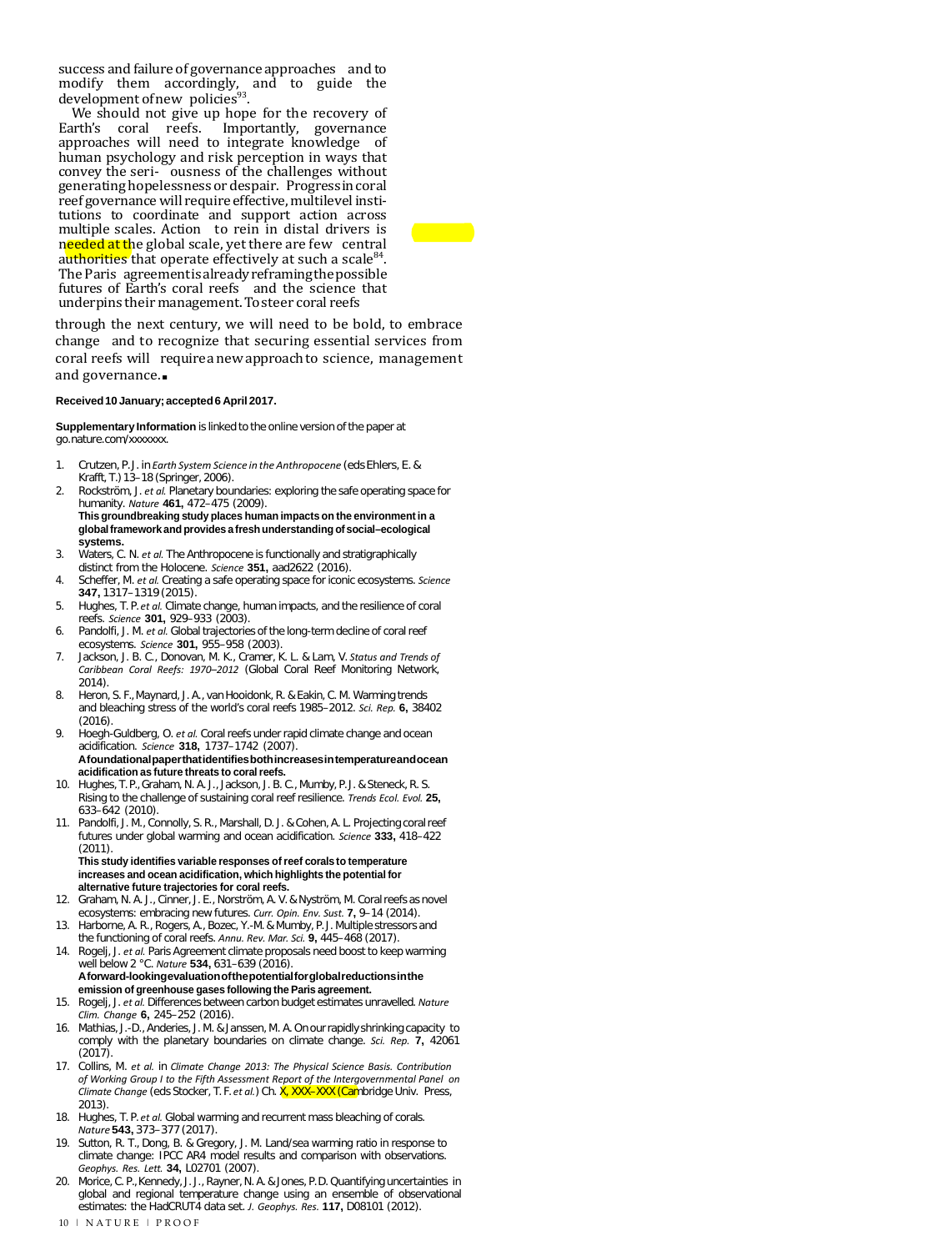- 21. Hoegh -Guldberg, O. *et al.* in *Climate Change 2014: Impacts, Adaptation, and Vulnerability . Part B: Regional Aspects. Contribution of Working Group II to the Fifth Assessment Report of the Intergovernmental Panel on Climate Change* (eds Barros, V . R. *et al.* ) Ch. 30, 1655 –1731 (Cambridge Univ . Press, 2014).
- 22. Frieler , K. *et al.* Limiting global warming to 2 °C is unlikely to save most coral reefs. *Nature Clim. Change* **3,** 165 –170 (2013).
- 23. <mark>Author, A. & Author, B. in *Ocean Acidification* (eds Gattuso, J.-P. & Hansson, L.)</mark> Ch. X (Oxfor d Univ . Press, 2011).
- 24. Rhein, M. *et al.* in *Climate Change 2013: The Physical Science Basis. Contribution of Working Group I to the Fifth Assessment Report of the Intergovernmental Panel on Climate Change* (eds Stocker, T. F. *et al.*) Ch. 3, 255–315 (Cambridge Univ. Press, 2013).
- 25. Orr , J. *et al.* Anthropogenic ocean acidification over the twenty -first century and its impact on calcifying organisms. *Nature* **437,** 681 –686 (2005).
- 26. Pandolfi, J. M. Incorporating uncertainty in predicting the futur e response of
- coral reefs to climate change. *Annu. Rev . Ecol. Evol. Syst.* **46,** 281 –303 (2015). 27. Poloczanska, E. S. *et al.* Responses of marine organisms to climate change

across oceans. *Front. Mar. Sci.* **3,** 62 (2016).

- 28. Chan, N. C. S. & Connolly, S. R. Sensitivity of coral calcification to ocean acidification: a meta -analysis. *Glob. Change Biol.* **19,** 282 –290 (2013).
- 29. Cooper, T. F., O'Leary, R. A. & Lough, J. M. Growth of Western Australian corals in the Anthropocene. *Science* **335,** 593 –596 (2012).
- 30. Bellwood, D. R., Hoey, A. S. & Hughes, T. P. Human activity selectively impacts the ecosystem roles of parrotfishes on coral reefs. *Proc. R. Soc. B* **279,** 1621 –1629 (2012).
- 31. Graham, N. A. J. *et al.* Managing resilience to reverse phase shifts in coral reefs. *Front. Ecol. Environ.***11,** 541 –548(2013).
- 32. Swain, T . D. *et al.* Coral bleaching response index: a new tool to standardize and compar e susceptibility to thermal bleaching. *Glob. Change Biol.* **22,** 2475 –2488 (2016).
- 33. Zhang, K., Dearing, J. A., Tong, S. L. & Hughes, T. P. China's degraded environment enters a new normal. *Trends Ecol. Evol.* **31,** 175 –177 (2016).
- 34. Barnosk y , A. D. *et al.* Merging paleobiology with conservation biology to guide the futur e of terrestrial ecosystems. *Science* **355,** eaah4787 (2017).
- 35. Vitousek, P.M., Mooney, H. A., Lubchenco, J. & Melillo, J. M. Human domination of Earth's ecosystems. *Science* **277,** 494 – 499 (1997).
- 36. Bellwood, D. R., Hughes, T. P., Folke, C. & Nyström, M. Confronting the coral reef crisis. Nature 429, 827-833 (2004).
- 37. Hicks, C. C., Crowder, L. B., Graham, N. A. J., Kittinger, J. N. & Le Cornu, E. Social drivers forewarn of marine regime shifts. *Front. Ecol. Environ.* **14,** 252 –260 (2016).
- 38. Cinner, J. E. & Kittinger, J. N. in *Ecology of Fishes on Coral Reefs* (ed. Mora, C.) 215 –220 (Cambridge Univ . Press, 2015).
- 39. Levin, S. *et al.* Social –ecological systems as comple x adaptive systems: modeling and policy implications. *Environ. Dev . Econ.* **18,** 111 –132 (2013).
- 40. Fischer , J. *et al.* Advancing sustainability through mainstreaming a social – ecological systems perspective. *Curr. Opin. Env . Sust.* **14,** 144 –149 (2015).
- 41. Cumming, G. S., Morrison, T. H. & Hughes, T. P. New directions for understanding the spatial resilience of social –ecological systems. *Ecosystems* [http://dx.doi.org/10.1007/s10021](http://dx.doi.org/10.1007/s10021-016-0089-5) -016 - [0089](http://dx.doi.org/10.1007/s10021-016-0089-5) - 5 (2016).
- 42. Satake, A., Janssen, M. A., Levin, S. A. & Iwasa, Y. Synchronized deforestation induced by social learning under uncertainty of forest -use value. *Ecol. Econ.* **63,** 452 –462 (2007).
- 43. Martin, R. & Schlüter , M. Combining system dynamics and agent -based modeling to analyze social –ecological interactions — an example from modeling restoration of a shallow lake. *Front. Environ. Sci.* **3,** 66 (2015).
- 44. Laborde, S. *et al.* Social –ecological feedbacks lead to unsustainable lock -in in an inland fishery . *Glob. Environ. Change* **41,** 13 –25 (2016).
- 45. Figueiredo, J. & Pereira, H. M. Regime shifts in a socio ecological model of farmland abandonment. *Landscape Ecol.* **26,** 737 –749 (2011).
- 46. Ban, S. S., Graham, N. A. J. & Connolly , S. R. Evidence for multiple stressor interactions and effects on coral reefs. *Glob. Change Biol.* **20,** 681 –697 (2014).
- 47. Cinner , J. E. *et al.* Bright spots among the world's coral reefs. *Nature* **535,** 416 –419(2016).
- 48. Graham, N. A. J., Jennings, S., MacNeil, M. A., Mouillot, D. & Wilson, S.K. Predicting climate -driven regime shifts versus rebound potential in coral reefs. Nature 518, 94-97 (2015).
- 49. Burke, L., Reytar , K., Spalding, M. & Perry , A. *Reefs at Risk Revisited* (World Resources Institute, 2011).
- 50. Halpern, B. S. *et al.* Spatial and temporal changes in cumulative human impacts on the world's ocean. *Nature Commun.* **6,** 7615 (2015).
- 51. Hughes, T.P., Linares, C., Dakos, V., van de Leemput, I. A. & van Nes, E.H. Living dangerously on borrowed time during slow , unrecognized regime shifts. *Trends Ecol. Evol.* **28,** 149 –155 (2013).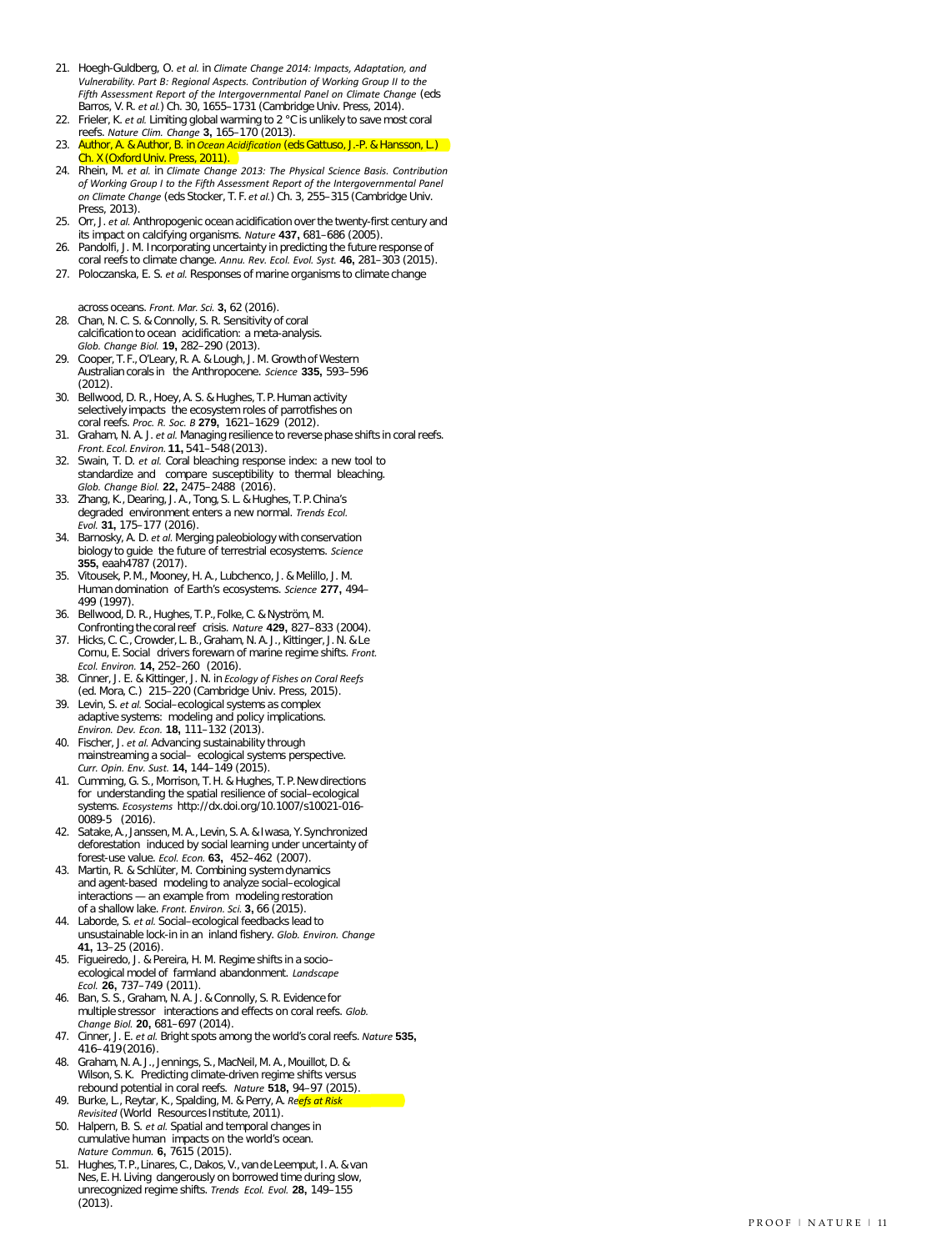- 52. Owen-Smith, N. Spatial ecology of large herbivore populations. *Ecography* **37,** 416–430(2014).
- 53. Plowright,R.K., Sokolow,S.H.,Gorman, M. E.,Daszak, P.& Foley, J. E.Causal inference in disease ecology: investigating ecological drivers of disease emergence. *Front. Ecol. Environ.* **6,** 420–429 (2008).
- 54. Scheffer,M.,Carpenter,S., Foley, J.A., Folke,C.& Walker,B. Catastrophic shifts in ecosystems. *Nature* **413,** 591–596 (2001).
- 55. van de Leemput,I.A.,Hughes,T.P.,vanNes, E.H.& Scheffer, M. Multiple feedbacks and the prevalence of alternate stable states. *Coral Reefs* **35,** 857–865 (2016).
- 56. Nyström, M. *et al.* Confronting feedbacks of degraded marine ecosystems. *Ecosystems* **15,** 695–710 (2012).
- 57. Knowlton, N. & Jackson, J. B. C. Shifting baselines, local impacts, and global change on coral reefs. *PLoS Biol.* **6,** 215– 220 (2008).
- 58. Johnston, M. W. & Purkis, S. J. Spatial analysis of the invasion of lionfish in the western Atlantic and Caribbean. *Mar. Pollut. Bull.* **62,** 1218–1226 (2011).
- 59. Cardinale, B. J. *et al.* Biodiversity loss and its impact on humanity. *Nature* **486,** 59–67 (2012).
- **ThisReviewprovidesa scientificconsensusonbiodiversity, ecosystem functioning and their potential impacts on society.**
- 60. Madin, J. S. *et al.* A trait-based approach to advance coral reef science. *Trends Ecol. Evol.* **31,** 419–428 (2016).
- 61. Devictor, V. *et al.* Defining and measuring ecological specialization. *J. Appl. Ecol.* **47,**15–25(2010).
- 62. Mouillot, D. *et al.* Functional over-redundancy and high functional vulnerability in global fish faunas on tropical reefs. *Proc. Natl Acad. Sci. USA* **111,** 13757– 13762 (2014).
- 63. Mouillot, D. *et al.* Rare species support vulnerable functions in high-diversity ecosystems. *PLoS Biol.* **11,** e1001569 (2013). **This paper highlights the potential vulnerability of high-diversity systems owing to the loss ofrare species with functional importance.**
- 64. Naeem, S., Duffy, J. E. & Zavaleta, E. The functions of biological diversity in an age of extinction. *Science* **336,** 1401–1406 (2012).
- 65. Nyborg, K. *et al.* Social norms as solutions. *Science* **354,** 42–43 (2016). 66. Gurney,G.G., Pressey,R. L.,Cinner, J.E., Pollnac, R.&Campbell, S. J.Integrated conservation and development: evaluating a community-based marine protected area project for equality of socioeconomic impacts. *Phil. Trans. R. Soc. B* **370,** 20140277 (2015).
- 67. Christie, P. *et al.* Improving human and environmental conditions through the Coral Triangle Initiative: progress and challenges. *Curr. Opin. Env. Sust.* **19,** 169–181 (2016).
- 68. Johnson, A. E. Reducing bycatch in coral reef trap fisheries: escape gaps as a step towards sustainability. *Mar. Ecol. Prog. Ser.* **415,** 201–209 (2010).
- 69. Barrett, C. B. & Constas, M. A. Toward a theory of resilience for international development applications. *Proc. Natl Acad. Sci. USA* **111,** 14625–14630 (2014).
- 70. Arias, A. Understanding and managing compliance in the nature conservation context. J. *Environ. Manage.* **153,** 134–143 (2015).
- 71. Ostrom, E. Polycentric systems for coping with collective action and global environmental change. *Glob. Environ. Change* **20,** 550–557 (2010).
- 72. Brown, K. *Resilience, Development and Global Change* (Routledge, 2016).<br>73. Keobane, R. O. The global politics of climate change: challenge for politic Keohane, R. O. The global politics of climate change: challenge for political
- science. *Political Sci. Politics* **48,** 19–26 (2015). 74. Ruckelshaus, M., Klinger, T., Knowlton, N. & DeMaster, D. P. Marine ecosystem-
- based management in practice: scientific and governance challenges. *Bioscience* **58,** 53–63 (2008).
- 75. McCook, L. J. *et al.* Adaptive management of the Great Barrier Reef: a globally significant demonstration of the benefits of networks of marine reserves. *Proc. Natl Acad. Sci. USA* **107,** 18278–18285 (2010).
- 76. Lubchenco, J., Cerny-Chipman, E. B., Reimer, J.N.& Levin, S. A. The right incentives enable ocean sustainability successes and provide hope for the future. *Proc. Natl Acad. Sci. USA* **113,** 14507–14514 (2016).
- 77. Hughes, T.P., Bellwood, D.R., Folke, C., Steneck, R.S. & Wilson, J. New paradigms for supporting the resilience of marine ecosystems. *Trends Ecol. Evol.* **20,** 380–386 (2005).
- 78. Lam, V.Y.Y.,Doropoulos, C. & Mumby, P.J. The influence ofresilience-based management on coral reef monitoring: a systematic review. *PLoS ONE* **12,** e0172064 (2017).
- 79. Hobbs, R. J., Hallett, L. M., Ehrlich, P. R. & Mooney, H. A. Intervention ecology applying ecological science in the twenty-first century. *Bioscience* **61,** 442–450 (2011).
- 80. van Oppen, M. J.H., Oliver, J. K., Putnam, H. M. & Gates, R.D. Building coralreef resilience through assisted evolution. *Proc. Natl Acad. Sci. USA* **112,** 2307–2313  $(2015)$
- 81. Hoegh-Guldberg, O. *et al.* Assisted colonization and rapid climate change. *Science* **321,** 345–346 (2008).
- 82. Bayraktarov, E. *et al.* The cost and feasibility of marine coastal restoration. *Ecol. Appl.* **26,** 1055–1074 (2016).
- 83. US National Marine Fisheries Service. *Recovery plan for elkhorn coral (*Acropora palmata*) and staghorn coral (*A. cervicornis*)* <http://www.nmfs.noaa.gov/pr/> recovery/plans/final\_acropora\_recovery\_plan.pdf (2015).
- 84. Walker, B. *et al.* Looming global-scale failures and missing institutions. *Science* **325,** 1345–1346 (2009).
- 85. Keohane, R. O. & Victor, D. G. The regime complex for climate change. *Perspect. Polit.* **9,** 7–23 (2011).
- 86. Levin, K., Cashore, B., Bernstein, S. & Auld, G. Overcoming the tragedy of super wicked problems: constraining our future selves to ameliorate global climate
- 12 | N A T U R E | P R O O F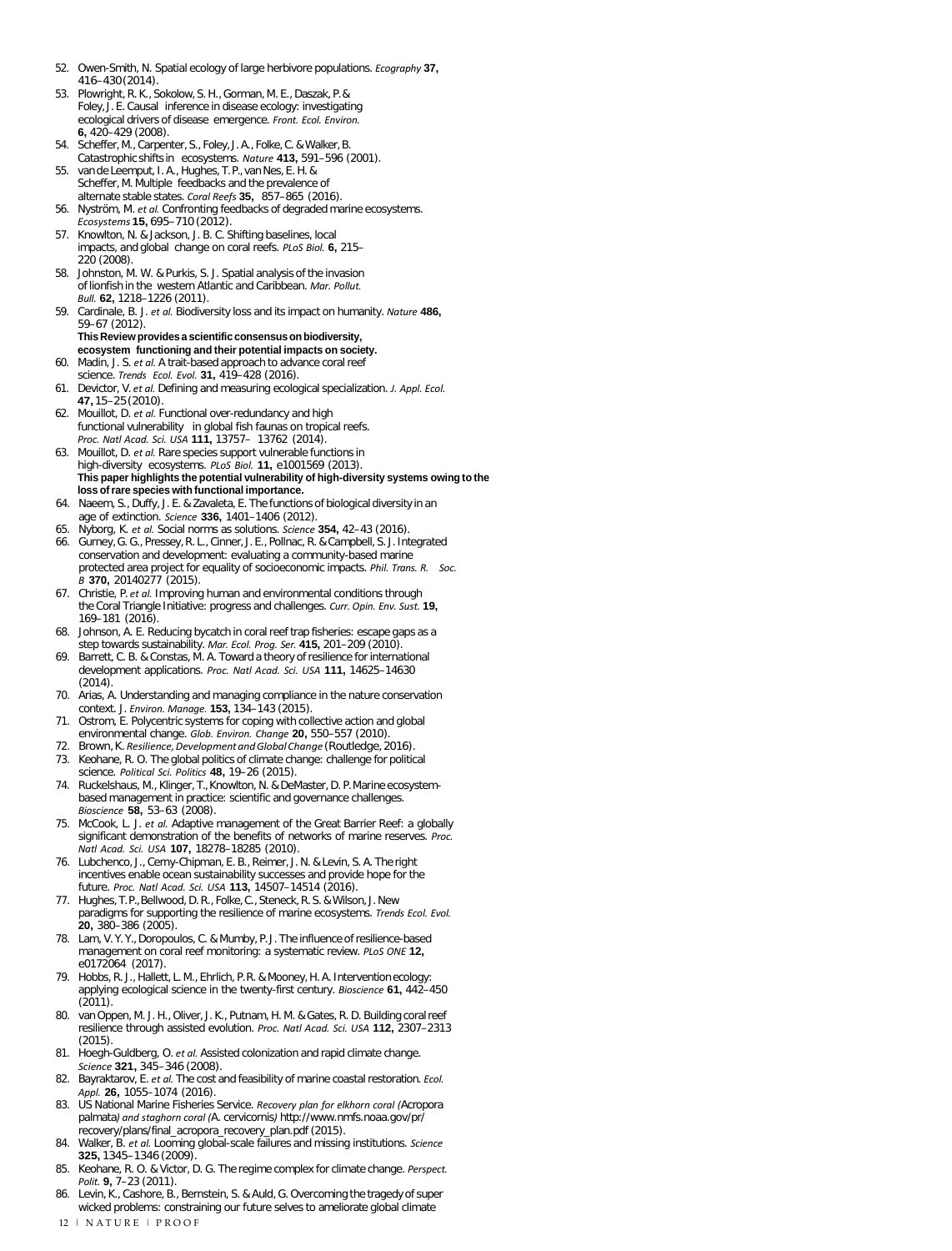change. *Policy Sci.* **45,** 123 –152 (2012).

- 87. Bai, X. *et al.* Plausible and desirable futures in the Anthropocene: a new research agenda. *Glob. Environ. Change* **39,** 351 –362 (2016).
- 88. Biermann, F . *et al.* Navigating the Anthropocene: improving earth system governance. *Science* **335,** 1306 –1307 (2012).
- **A key paperthat emphasizes the need for governance approaches to changes that occurin response to human impacts on the environment.**
- 89. Cole, D. H. Advantages of a polycentric approach to climate change policy . *Nature Clim. Change* **5,** 114 –118 (2015).
- 90. Young, H. P. The evolution of social norms. Annu. Rev. Econom. 7, 359–387  $(2015)$ .
- 91. Kahneman, D. *Thinking, Fast and Slow* (Farrar , Straus and Giroux, 2011).
- 92. Oliver , T .H. *et al.* Biodiversity and resilience of ecosystem functions. *Trends Ecol. Evol.* **30,** 673 –684 (2015).
- 93. Ferraro, P. J. & Pressey , R. L. Measuring the difference made by conservation initiatives: protected areas and their environmental and social impacts. *Phil. Trans. R. Soc. B* **370,** 20140270 (2015).
- 94. Rogelj, J., Meinshausen, M. & Knutti, R. Global warming under old and new scenarios using IPCC climate sensitivity range estimates. *Nature Clim. Change* **2,** 248 –253 (2012).
- 95. Hartmann, D. *et al.* in *Climate Change 2013: The Physical Science Basis. Contribution of Working Group I to the Fifth Assessment Report of the Intergovernmental Panel on Climate Change* (eds Stocker , T . F . *et al.* ) Ch. 2, 159 –254 (Cambridge Univ . Press, 2013).
- 96. Rayner, N. A. *et al.* Global analyses of sea surface temperature, sea ice, and night marine air temperatur e since the late nineteenth century . *J. Geophys. Res.* **108,** 4407 (2003).

#### **A foundational study that establishes the main physical characteristics of global climate change.**

97. Lough, J. M. Small change, big difference: sea surface temperatur e distributions

fortropical coral reef ecosystems, 1950 –2011. *J. Geophys. Res.* **117,** C09018 (2012).

- 98. Palumbi, S. R., Barshis, D. J., Traylor-Knowles, N. & Bay, R. A. Mechanisms of reef coral resistance to futur e climate change. *Science* **344,** 895 –898 (2014).
- 99. Kenkel, C. D. & Matz, M. V. Gene expression plasticity as a mechanism of coral adaptation to a variable environment. *Nature Ecol. Evol.* **1,** 0014 (2016).
- 100. Baker , A. C. Reef corals bleach to survive change. *Nature* **411,** 765 –766 (2001).
- 101. Dixon, G. B. *et al.* Genomic determinants of coral heat tolerance across latitudes. *Science* **348,** 1460 –1462 (2015).
- 102. Howells, E. J., Berkelmans, R., van Oppen, M. J. H., Willis, B. L. &Bay , L. K. Historical thermal regimes define limits to coral acclimatization. *Ecology* **94,** 1078 –1088 (2013).
- 103. Bay , R. A. & Palumbi , S. R. Multilocus adaptation associated with heat resistance in reef -building corals. *Curr. Biol.* **24,** 2952 – 2956 (2014).
- 104. Silverstein, R. N., Cunning, R. & Baker , A. C. Change in algal symbiont communities after bleaching, not prior heat exposure, increases heat tolerance of reef corals. *Glob. Change Biol.* **21,** 236 –249 (2015).
- 105. Munday, P. L., Donelson, J. M. & Domingos, J. A. Potential for adaptation to climate change in a coral reef fish. *Glob. Change Biol.* **23,** 307 –317 (2017).
- 106. Putnam, H. M., Davidson, J. M. & Gates, R. D. Ocean acidification influences host DNA methylation and phenotypic plasticity in environmentally susceptible corals. *Evol. Appl.* **9,** 1165 –1178 (2016).
- 107. Ainsworth, T .D. *et al.* Climate change disables coral bleaching protection on the Great Barrier Reef. *Science* **352,** 338 –342  $(2016)$

**Acknowledgements**The authors acknowledge the seven institutions that supported this research, in Australia, the Netherlands and the United States. Six of the authors ar e supported by funding from the Australian Research Council's Centr e of Excellence Program. Other funding support includes the Australian Commonwealth Government, the Netherlands Earth System Science Centr e (NESSC), the Gordon and Betty Moor e Foundation and the US National Science Foundation.

**Author Contributions** All authors contributed to the development ofthe paper . T.P.H. led the initial planning and writing. J.M.L and J.K. undertook<br>the climate analysis, I.v.d.L, M.S and E.v.N. carried out the modelling; M.L.B., J.E.C and T.H.Mled the social science component; and D.R.B.,G.S.C., T.P.H., J.B.C.J. and S.R.P .provided the ecological and evolutionary elements.

**Author Information** Reprints and permissions information is available at [www.nature.com/reprints.](http://www.nature.com/reprints) The authors declar e no competing financial interests. Readers ar e welcome to comment on the online version of this paper at go.nature.com/xxxxxxx. Correspondence should be addressed to T.P.H. (terry.hughes@jcu.edu.au).

Reviewer Information Nature thanks T. Gouhier, R. Richmond and the other anonymous reviewer(s) for their contribution to the peer review of this work.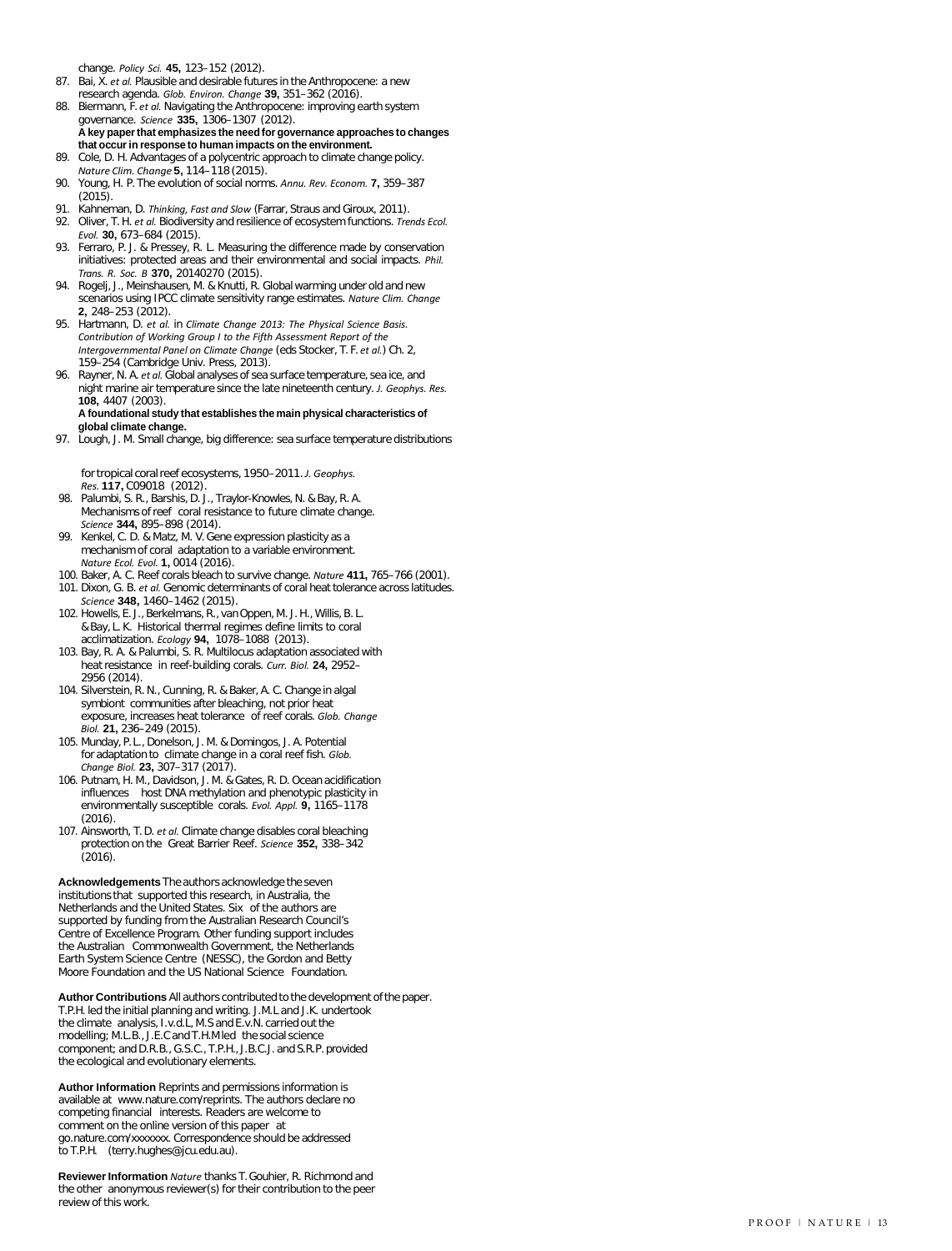Figure 1 | The climate gauntlet faced by coral reefs. a, The relationship between stabilized concentrations of atmosphericcarbondioxideand stabilizedincreases in global averagetemperatureabovepre-industrial levels. Thedashedline indicates aprobabilityof66%.Adapted from ref. 94.  $\,$ b, Global trends in tropical sea surface temperature from 1880 to 2015. Rates of warming of annualaveragesea surface temperaturewerecalculated on the basis of linear trend analysis of the HadISST data set<sup>95,96</sup> for all 1° latitude by 1° longitude boxes between 30.5°N and 30.5°S<sup>97</sup> (the geographic zone in which coral reefs form).  $c$ , The range of temperature treatmentsusedto experimentallysimulateglobal warming on coral reeforganisms. $\vec{d}$ , The range of atmospheric concentrations of carbon dioxide that correspond to experimental tests of ocean acidification on coral reefs. The arrows in  $a$ ,  $c$  and  $d$  indicate the 2 $\degree$ C target (with  $66\%$  probability) set by the 2015 Paris agreement on climate change. (See Supplementary Information Tables 1 and 2 for data used in  $\vec{c}$  and  $\vec{d}$ , respectively.)

#### Figure 2 | Linkages and feedbacks between people and

coral reefs. Distal drivers (blue) are traits in social systems that indirectly influence how people interact with coral reefs. Proximate drivers (red) directly affect coral reef ecosystems(centre).Coral reefsprovideimportant ecosystem services to people (pink), which influence aspectsofhumanwell-being(green).Single- headed arrows indicate how the pathway flows from distal drivers to human well-being. However, complex linkages and feedbacks also occur between the various components and are shown by the double-headed arrows. Modified fromref.38.

#### Figure 3 | The modelled response of coral reefs to multiple

anthropogenic drivers. Depending on the strength and interaction between certain

anthropogenic drivers (climate change, nutrient pollution and fishing), three outcomes are possible: when the drivers are weak, healthy coraldominated assemblages form (coral state, red); when the driver are strong, a state dominated by macroalgae with few corals forms (green); an intermediate condition in which alternative stable states occur (purple). Interfaces between the coral, alternative and macroalgal states represent the tipping points

or thresholds for each combinationofdrivers.The coral state collapses if the stress fromanyonedriver is too strongandis eliminated entirely by the

cumulative impacts of multiple drivers. The width and shape of the region of alternative stable states depends on the strength of interacting feedbacks. (See Supplementary Note 1 for further details about the model.)

#### Figure 4 | A heuristic model of future management options for coral

reefs. Future management approaches are modelled on the basis of an improved understanding of the response of ecosystems and human societies to multiple drivers of change. Current pathways from a healthy system to a degraded system are shown as black curves, and the red represents various potential approaches to reef management. The relative strength of several

drivers could be reduced to move the system away from a dangerous threshold (left). Thresholds could be manipulated to enable the system to handle

higher levels of drivers without collapsing (centre). Multiple feedbacks could bemanagedtochangethe shapeofthe equilibriumresponse curve, which eliminates the risk of surpassing a tipping point (right).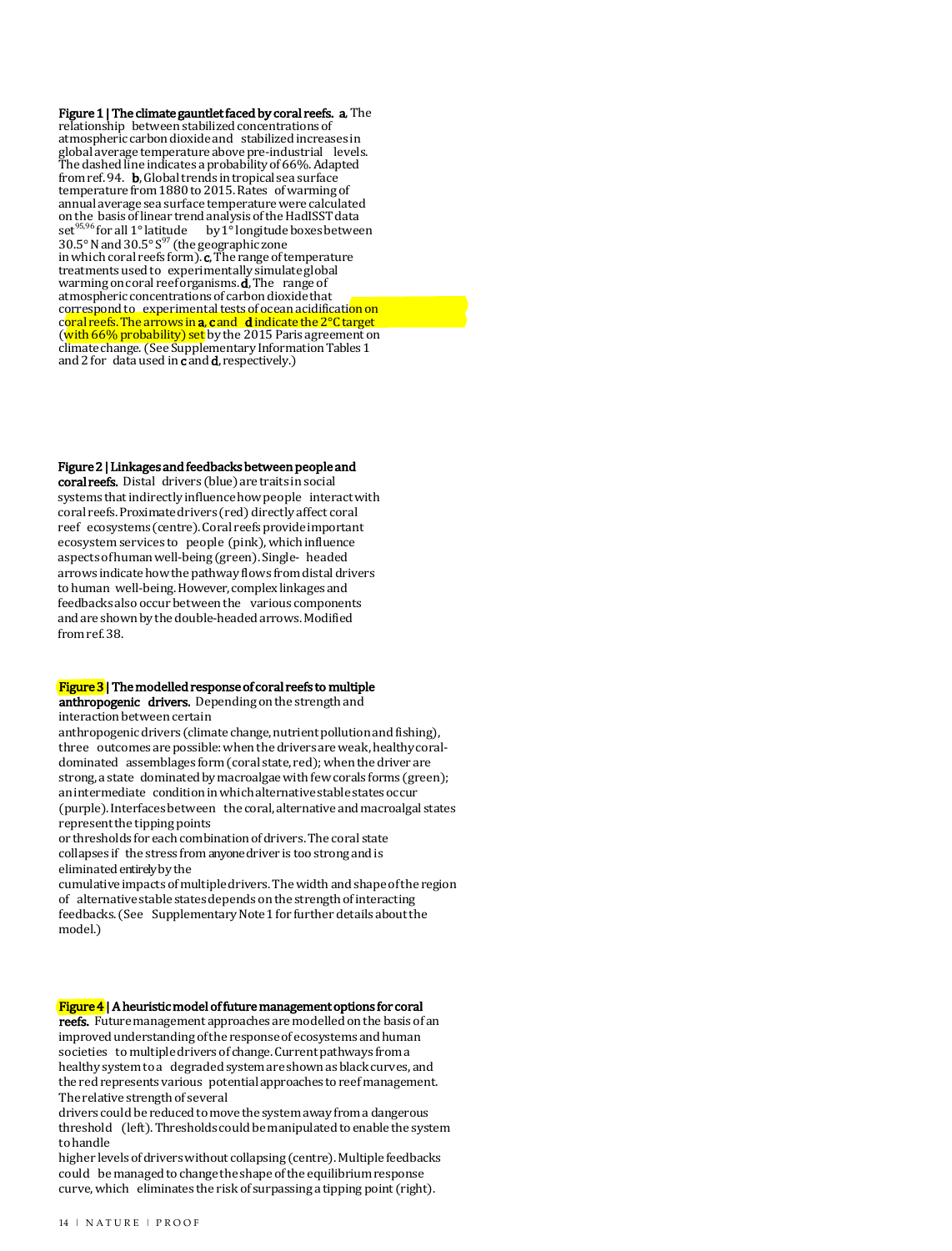

# A framework for modelling social–ecological dynamics

Models that explicitly include feedbacks and nonlinear interactions within and between social and ecological systems are essential for understanding and analysing their intertwined dynamics. Here, we consider the hypothetical response of fish stocks to the intensity of fishing (Box 1 Fig. a) and vice versa (Box 1 Fig. b). In both cases, and depending on the strength of the feedbacks, a spectrum of responses is possible, ranging from linear to hysteretic. In a coupled social–ecological system, the simplest interaction (Box 1 Fig. c) is represented by two intersecting smooth responses, with a single stable equilibrium at intermediate levels of fishing intensity and stock size.

Depending on the shapes and intersections of the response curves, much more complicated dynamics can arise. When both the ecological and social elements exhibit hysteresis owing to strong feedbacks (Box 1 Fig. d), this can lead to four alternate stable equilibria (I–IV), which are classified according to the level of fish stocks and high fishing intensity. Subtle changes in either the social system or the ecological system can therefore produce profound differences in social–ecological dynamics. The most probable transitions between the four equilibria are directional, moving from II (the best-case scenario of both high fishing intensity and high fish stocks) to IV (fish stocks have collapsed and fishing remains high) then to III (both fish stocks and the fishery are degraded) and to I (fish stocks recover under light fishing). Consequently, the model suggests that the pathway to return to II (the best-case scenario) when the coupled system has collapsed to IV would be for both fish stocks and fishing intensity to decline to III and then shift to I before improving. Effectively, conditions are likely to get worse before they get better.